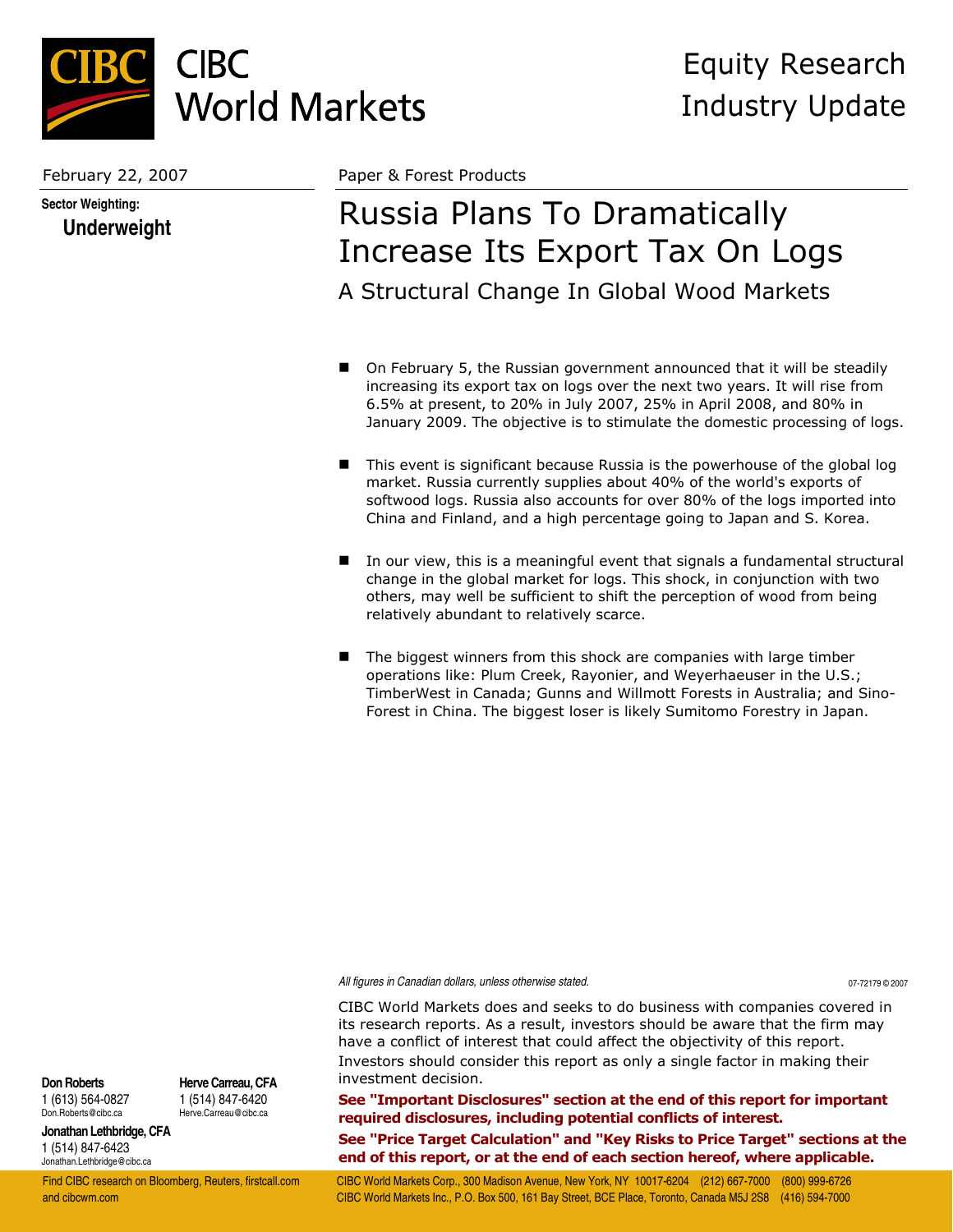# **The Event**

On February 5, the Russian government announced that it would be significantly increasing its export duty on raw logs. We were expecting this announcement, but the magnitude of the increase is greater than we had anticipated.

It is not an understatement to say that this move has created significant anxiety throughout the European and Asian paper & forest products industries. This is justified. While Russia plays a minor role in the markets for processed paper and forest products, it is the powerhouse in the global market for logs. In our view, the announcement signals a fundamental structural change in the global market for wood fiber.

As of Jan. 1, 2007, the export tax on softwood logs was at 6.5%, but not less than 6 euro/m<sup>3</sup>. The tax amount is based on the FOB price in Russian ports.

There appears to be some variation as to the magnitude of the announced tax change, depending on the specific species and size of the logs. Given that the new regulation (Regulation #75) is in Russian, it is difficult to identify all of these subtleties. However, our understanding is that it will affect essentially all of Russia's log exports going forward.

Softwood accounts for by far the majority of the global trade in logs, and Regulation #75 suggests the following schedule of new export tax rates on softwood logs:

- July 1, 2007: 20%, but not less than 10 euros/ $m^3$ ;
- April 1, 2008: 25%, but not less than 15 euros/m<sup>3</sup>;
- January 1, 2009: 80%, but not less than 50 euros/ $m^3$ .

Assuming the Russian government implements the published tariff schedule, this is a significant event for the global wood fiber market. This assertion is supported by the fact that:

- Russia is the world's largest exporter of both softwood and hardwood logs. Softwood logs account for the bulk of this trade flow, and Russia accounts for roughly 40% of the world's total softwood exports.
- From an importer's perspective, Russia accounts for over 80% of the logs imported into Finland and China, and a large proportion of the logs imported into Japan and South Korea.
- Russia contains over 20% of the world's timber resource. Although much of the area is currently economically inaccessible, Russia's forest cover is greater than that of Canada and Brazil combined.
- While Russia's actual harvest in 2005 was only 132 million  $m<sup>3</sup>$  compared to the Annual Allowable Cut of 564 million  $m^3$ , the Federal Russian Forestry Agency estimates that the economically available harvest is still 250 million  $m<sup>3</sup>$ . The potential incremental increase of 120 million  $m<sup>3</sup>$  represents roughly a 90% increase on the current harvest, or an amount equal to about 60% of Canada's national harvest.

**Russia is the world's largest exporter of both softwood and hardwood logs – so this is a significant event.**



**Russia will be increasing its export tax on logs from 6.5% to 80% over the next two years.**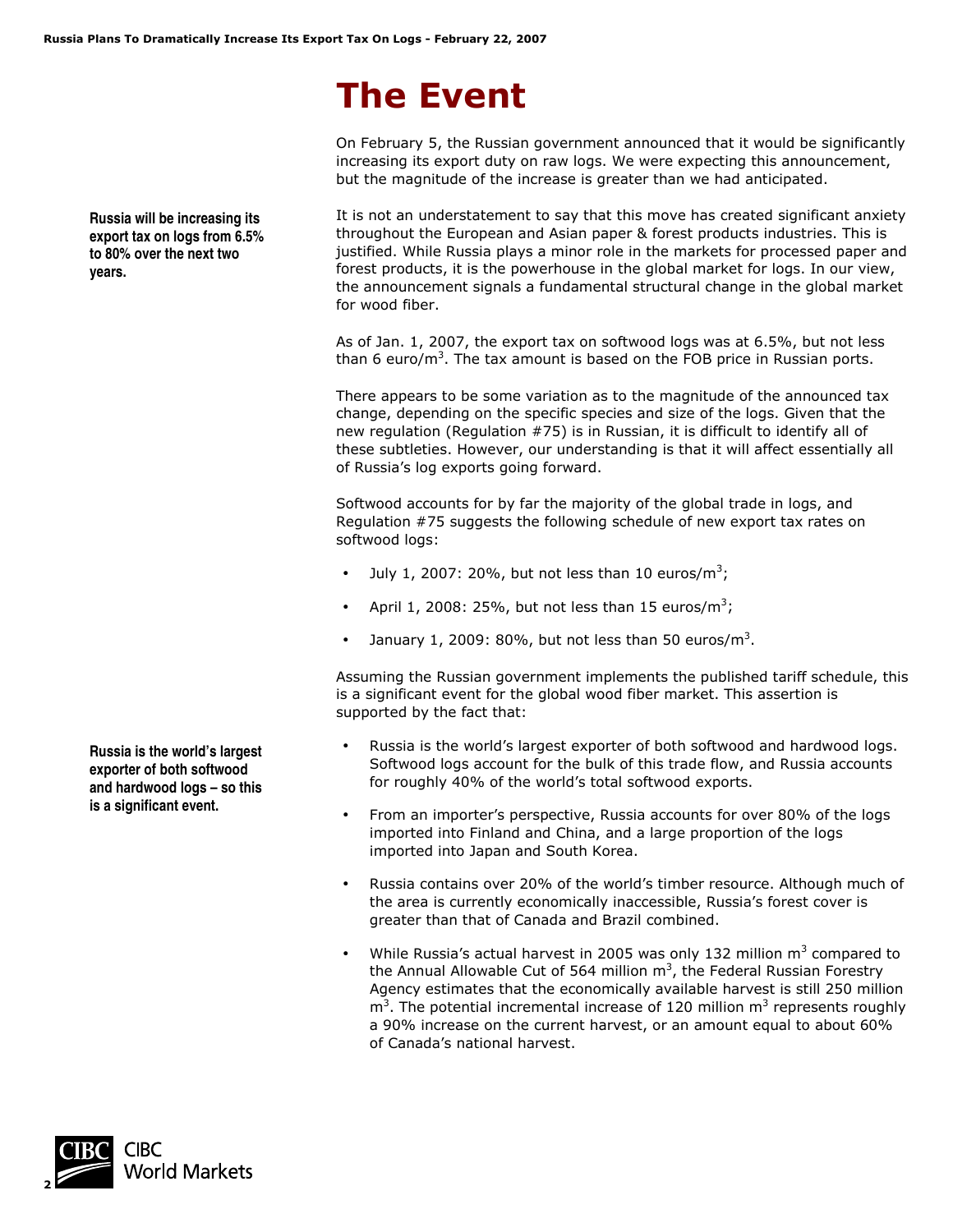# **The Russian Perspective**

**Over the past 10 years, Russian log exports have increased by more than 2.5 times.** 

In terms of context, over the past 10 years, Russian log exports have increased by more than 2.5 times. Of the roughly 53 million  $m<sup>3</sup>$  that were exported in 2006, about 30 million  $m^3$  went to the Pacific Rim and 20 million  $m^3$  to Europe.

The February 5 announcement is more dramatic than the 25% rate we had expected. However, the general move should not have been a surprise to those pundits who have been watching Russia over the past year.

On April 6, 2006, at a meeting on forestry sector and wood industry development, President Putin noted in his opening remarks:

> *"We export this unprocessed wood in huge quantities. Russia's share of the world wood trade is less than three percent in terms of foreign currency earnings, but it is 22 percent for round timber. Our neighbours continue to make billions of dollars out of Russia's forests. We meanwhile, are doing little to develop our own wood processing industry. We still have not put in place new customs duty regulations that would encourage the establishment of processing facilities on Russian soil rather than exports of unprocessed wood."*

#### And further:

*"We are desperately short of processing capacity. The result is that, although we are rich in forest resources, our imports of wood and paper products are growing every year, paradoxical though this may seem, and has already reached a figure today of more than \$3 billion. This is how much we spend to import wood and paper products into Russia – the country with the biggest forestry resources in the world. By the way, our products are not easily allowed to the markets. Non-tariff constraints, administrative barriers, and ever newly invented pretexts are being used to keep our products out of the markets."* 

At a meeting on December 12, 2006, the Russian Minister for Economic Development and Trade (Minister Gref) gave a presentation entitled "On Advancing Market Mechanisms to Support Export of Made-in-Russia Products and Services." In his presentation, he proposed a series of changes to taxation policy in the area of foreign trade. These included the "*introduction of prohibitive export duties on some raw materials including round wood.*"

In our view, the dramatically higher log export taxes should be seen in a broader context in which Russia is becoming more aggressive in asserting control over its natural resources.

It can be safely assumed that there are powerful people involved in the log export trade who oppose the announced tax changes. Furthermore, it is estimated that exporting timber has created 2,500–4,000 jobs in the Russian forestry and transport industry, and these jobs would be jeopardized. However, it should also be noted that in general the logging industry in Russia is very fragmented. It is estimated that the five largest companies account for less than 10% of the total fellings in the country. The bulk of the harvesting is done by some 20,000 logging and harvesting enterprises. This type of industry structure

**The dramatically higher log export taxes should be seen in a broader context in which Russia is becoming more aggressive in asserting control over its natural resources.** 

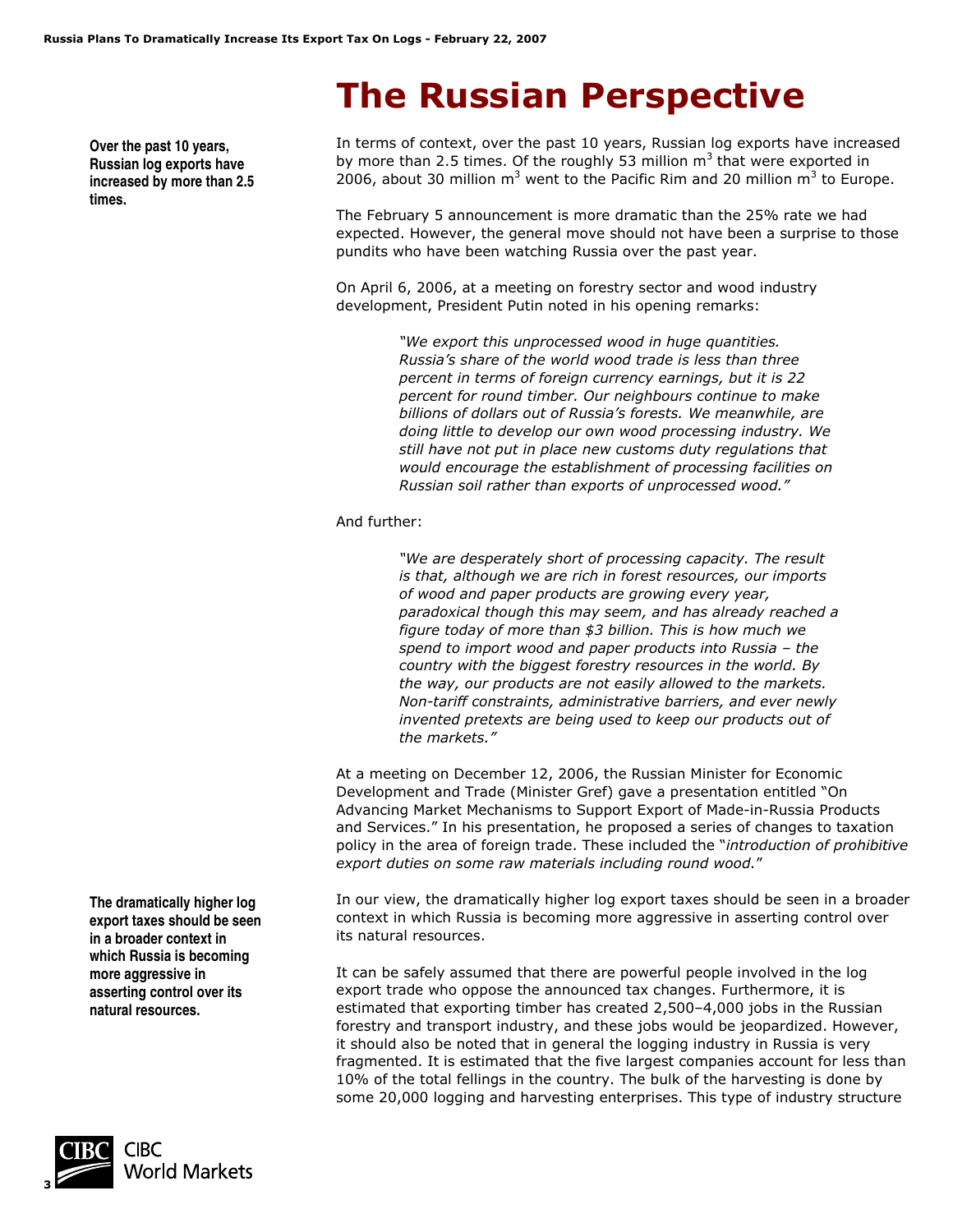is not conducive to mounting an effective lobbying campaign against the proposed changes.

To further understand the Russian perspective, it is useful to examine the data in Exhibit 1 from the Federal Russian Forestry Agency. Three data points are provided for each of the major districts in Russia for the year 2005: 1) the actual harvest; 2) the available harvest that is economically accessible; and 3) the percentage of the actual harvest that could be processed within that region. For example, in the case of the Russian Far East:

- 14 million  $m^3$  of logs were actually harvested;
- 33 million  $m<sup>3</sup>$  of logs were economically available for harvesting;
- There is only enough local processing capacity to handle 2% of the actual harvest.

The two most salient points to note from Exhibit 1 are:

- 1. Only a small fraction of Russia's harvest is processed domestically. As a result, the bulk of the value-added is perceived to be captured by producers outside of Russia.
- 2. At least according to the government, there is significant room to economically expand the current timber harvest levels in Russia. As indicated above, at the national level, the harvest could be economically increased by roughly 90%. Under the status quo, the Russian government envisions an even greater exploitation of its timber resource by foreigners over time. (This is understandable since China's timber supply deficit for logs and primary wood products is expected to double by 2020.)

The intent of the new tax regime is clearly to stimulate the domestic processing of timber. Whether or not this is successful depends on a number of factors that are discussed below. However, even in an optimistic scenario, we believe we are likely looking at least at a five- to seven-year period before a potential increase in the export of processed products from Russia could fill the vacuum created by the reduction in log exports.

**Only a small fraction of Russia's harvest is processed domestically.** 

**Even in an optimistic scenario, we are likely looking at least at a five- to seven-year period before a potential increase in the export of processed products from Russia could fill the vacuum created by the reduction in log exports.** 

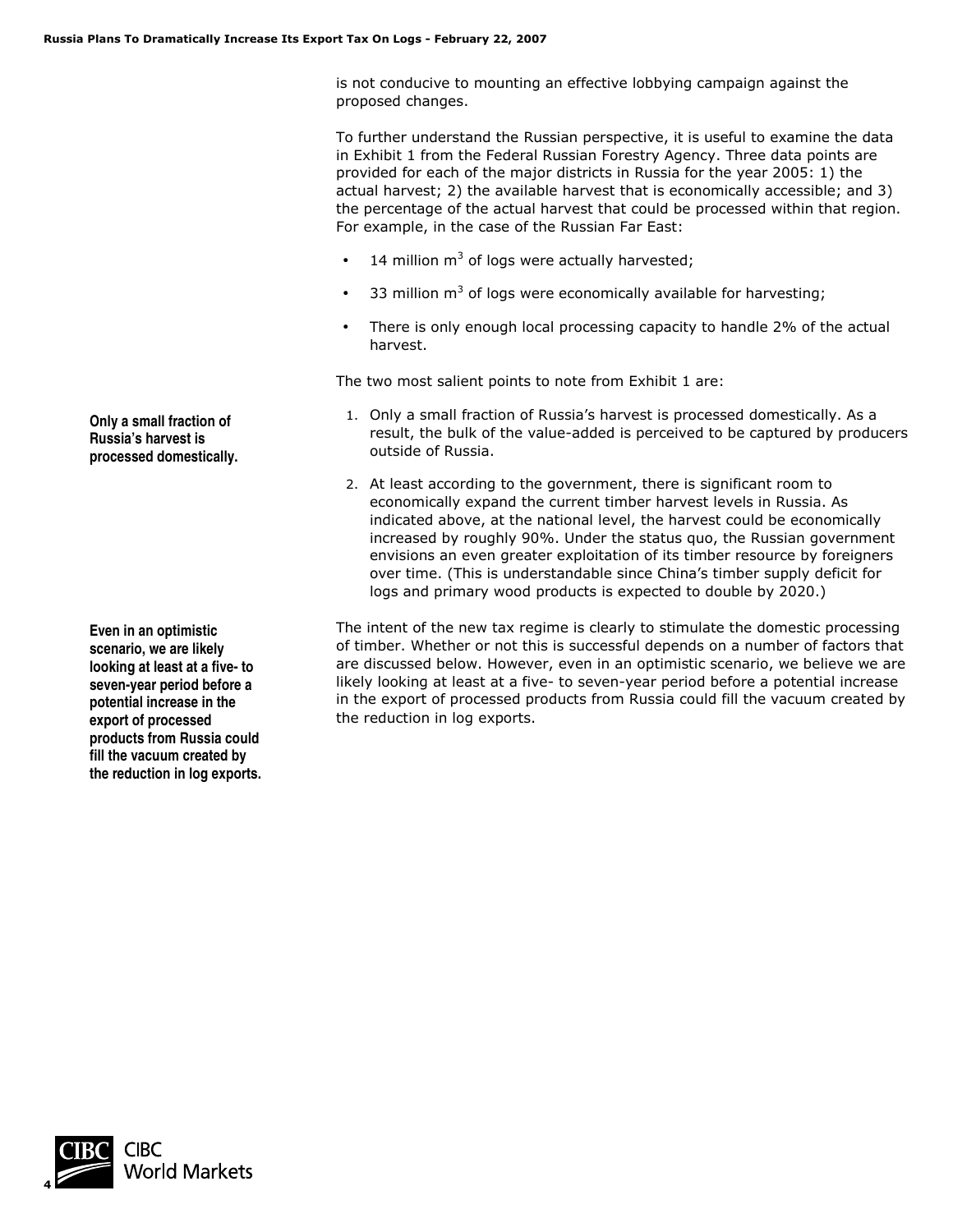#### **Exhibit 1. Disproportion Of Harvesting Volumes And Timber Processing Capacities In Russia**



Source: Federal Russian Forestry Agency

Finland's Minister of Foreign Trade asserts that Russia's move violates the World Trade Organization (WTO) treaty it signed three years ago. However, our discussions with trade experts suggest that Russia is likely acting within its rights.

Note that essentially every other government in the world places some restrictions on the export of raw logs from publicly owned lands (and essentially all of the timberland in Russia is still in the public domain). In fact, log exports are legislatively forbidden in countries like Finland, China, and Malaysia, and highly regulated on public lands in countries like Canada and the United States.

The bottom line is that observers should not be totally surprised by the announced increases in Russia's export tax. While the Russian government may modify the proposed changes in response to international pressure, we do not expect a return to anywhere near the status quo. In our view, we are seeing a fundamental structural change in the global market for wood fiber.

Note that from a Russian perspective, another positive impact of the export tax is that it will arguably result in a lower level of illegal logging within Russia (and a higher level in other countries). This issue is examined in more detail in Appendix A.

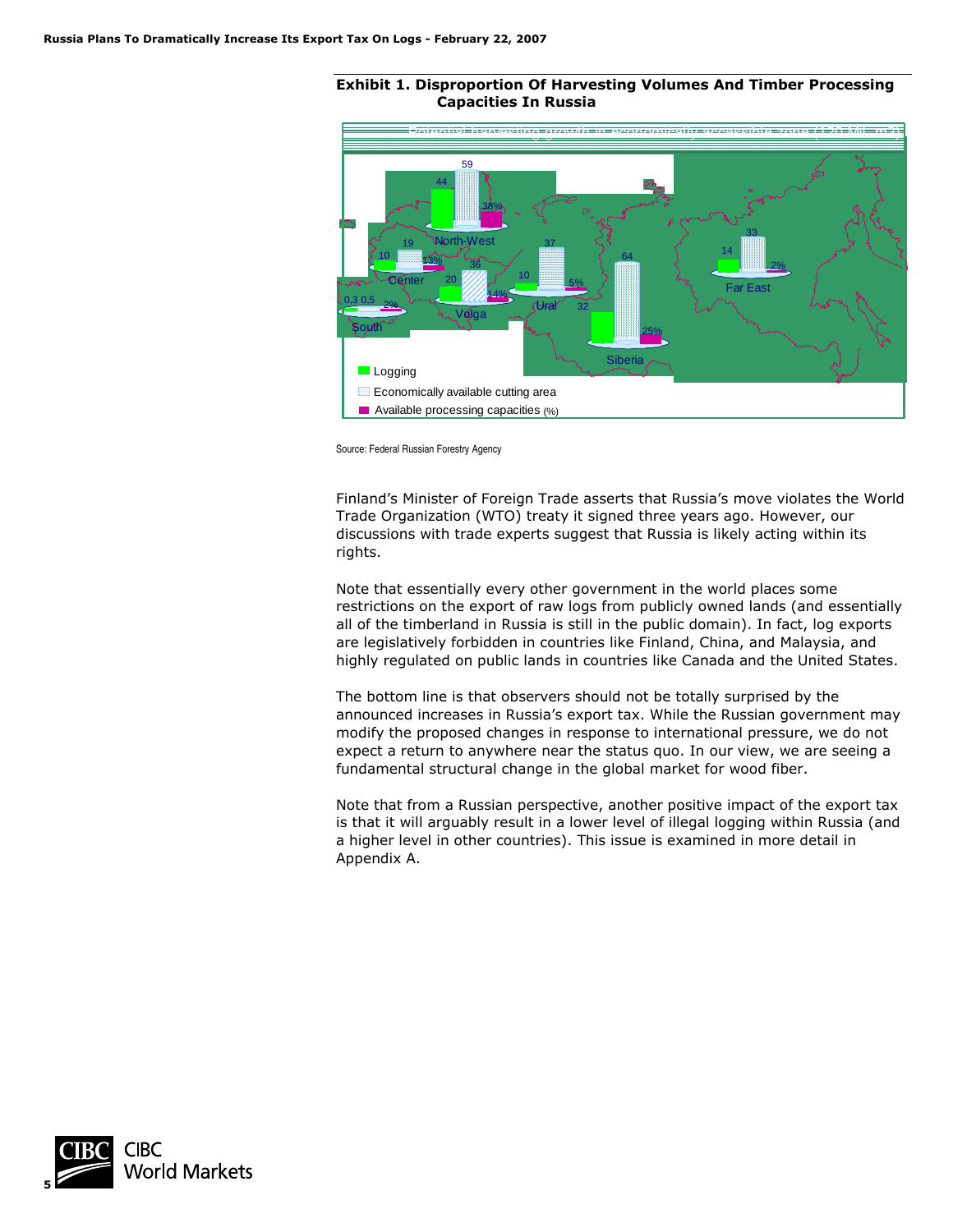# **The Economic Impact**

**We expect the shock to increase the global price of raw logs, and decrease the price of logs within Russia.**

Given the sheer magnitude of the export tax increase and Russia's large share of the global log market, we expect the shock to increase the global price of raw logs. It will also place upward pressure on the global price of those commodities for which logs make up the bulk of the variable costs. This is particularly the case for plywood, lumber, and, to a lesser extent, pulp. However, due to the number of moving variables, it is difficult to quantify the impact on prices at this point.

We also expect the high export taxes to decrease the domestic Russian price of logs due to the reduction in export demand. The lower price will assist Russian wood processors. However, it will also have the unintended consequence of decreasing the economic supply of timber suggested in Exhibit 1 above.

In terms of national impact, the main winners are the other large log-exporting nations, while the main losers are the large log importers – especially those that are currently dependent on Russia.

- The United States is the world's second-largest exporter of logs, but it is still less than ¼ of the volume coming out of Russia. The remaining top five national exporters are Germany, New Zealand, and Canada.
- Russia accounts for over 80% of the logs imported into Finland and China, and a large proportion of the logs imported into Japan and South Korea. Russia provides roughly 20% of the logs currently consumed in Finland.
- The importance of the international log trade has increased dramatically in recent years. For example, we have seen roughly a doubling of log imports into Finland since 1997 and into China just since 2001.

As indicated above, the Russian move will have the biggest impact on the prices of logs, as well as those products for which logs make up the largest proportion of variable costs (e.g., plywood, lumber, and to a lesser extent, pulp). In general:

The biggest winners are expected to be timberland owners in other countries who are well positioned to fill the vacuum created by the withdrawal of Russian logs. As is normally the case, increased prices of logs and processed wood products tend to get capitalized into the value of the input in most inelastic supply, which is the value of the standing timber.

At least in Japan, the initial reaction to the "Russian shock" appears to be a rising preference for domestic species, and reconsideration of North American species in light of the decreasing confidence in future supplies from Europe. We expect to see the same reaction in China. We also expect further demand for logs from New Zealand/Australia, but their supply response is likely limited in the short/medium term.

• Note that the upward pressure on European wood prices resulting from the decrease in Russian supply is being reinforced by the increasing demand for wood fiber for the production of bio-energy. At a minimum, the combination of these factors will seriously squeeze profit margins in the northern European industry and likely trigger further mill closures.

**The biggest winners are expected to be timberland owners in other countries who are well positioned to fill the vacuum created by the withdrawal of Russian logs.** 

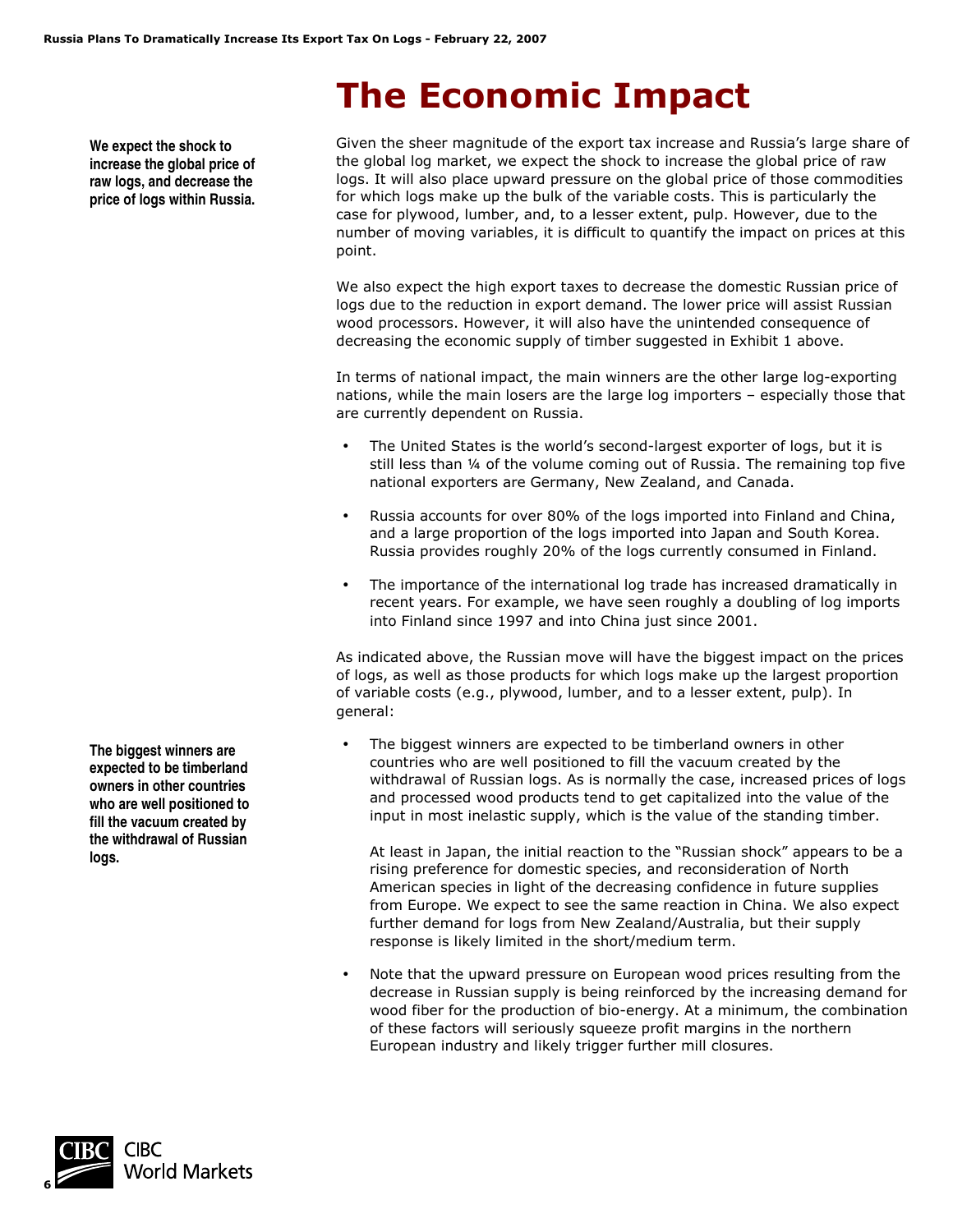**Among the processed products, our sense is that plywood, lumber, and pulp prices should likely benefit the most from this shock.** 

- Among the processed products, our sense is that plywood prices should likely benefit the most from this shock. The main reasons are:
	- Logs typically make up as much as 65% of the variable cost of producing plywood;
	- China is the largest producer of plywood in the world (as well as being a major exporter), and it depends heavily on Russia for its peeler logs;
	- Japanese, South Korean, and Scandinavian plywood producers have also become increasingly dependent on Russian peeler logs in recent years.

The shock to the Chinese industry may well breathe new life (at least temporarily) into the plywood industry in North America, South America, and Australia/New Zealand. (At a minimum, it should provide a safety valve for those producers who have been negatively affected by the weak U.S. housing market.) However, given the underlying economics, it will also likely serve as an incentive for OSB production to expand beyond its primarily North American base and "go global." We would expect a number of new entrants to participate in this expansion, in addition to the established players like Louisiana-Pacific (LPX–SP), Weyerhaeuser (WY–SP), and Norbord (NBD–SP).

- Lumber is likely the commodity to be the second-biggest beneficiary of this shock.
	- Logs typically make up as much 65%-75% of the variable cost of producing lumber.
	- Lumber producers who focus on the higher-value end of the market will likely find the greatest opportunities in Japan and South Korea.
	- Producers who focus on the lower-value end of the market should likely focus on China.
	- In general, given the complex distribution channels in these countries, it will generally be the players with an established presence in these particular markets that benefit the most.
- Market pulp is likely the commodity to be the third-biggest beneficiary of this shock.
	- Wood fiber typically makes up roughly 45%–55% of the variable cost of producing market pulp.
	- Europe contributes roughly 30% of the world's total market pulp capacity, and about 50% of the total Northern Bleached Softwood Kraft pulp capacity.
	- Given that they tend to use the lower-quality trees, the pulp mills are also more vulnerable to the increasing competition for fiber from the growing bio-energy sector.

Prices of Russian logs in Asia have already been moving up over the past year due to a combination of: (1) solid growth in demand in China, Japan, and South Korea; and (2) anticipation of such a move by Russia. For example, Russian spruce (ezo) logs CIF Japan are currently going for US\$155/m<sup>3</sup>-\$160/m<sup>3</sup>, which is about 50% higher than a year ago. As a result, Japanese sawmillers of

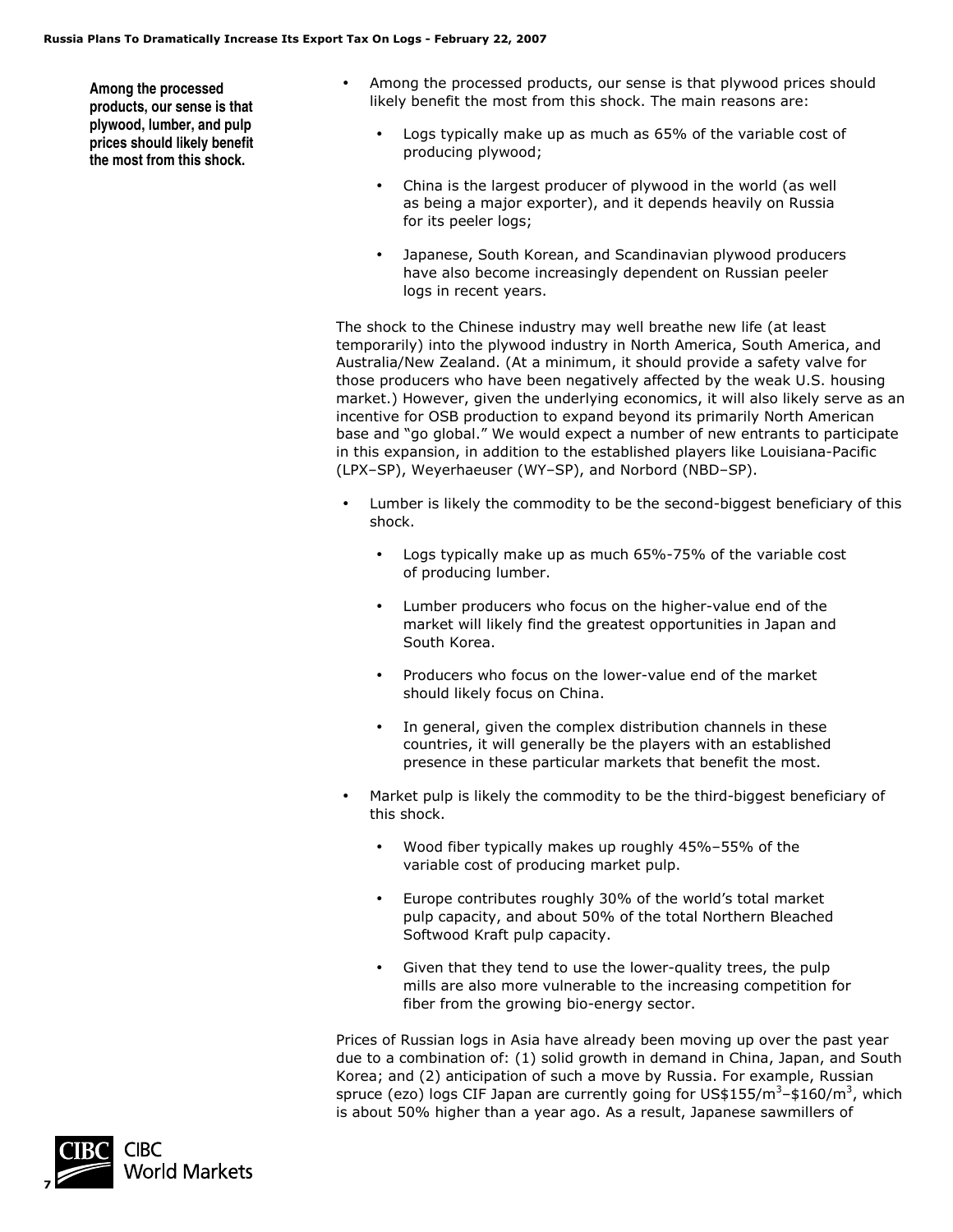Russian wood have increased their price for ezo-spruce lumber by over 35% since this time last year.

It is also useful to examine wood prices over a longer time horizon. During the period 1985–1995, the conventional view was of increasing scarcity of wood in the global fiber market. Since the mid-1990s, the view has shifted to one of an abundance of wood. Exhibit 2 documents the nominal and real changes in the average global U.S.-dollar price of softwood fiber since 1988. As illustrated, both the nominal and real price trends have been negative over this period.





Source: Wood Resource Quarterly, and CIBC World Markets Inc.

If we just focus on the period since 2002, prices have been on an upswing. We have generally attributed most of the upward pressure to:

- The strong cyclical recovery in the North American housing market over much of this period, and
- The weakening of the U.S. currency, which served to raise the U.S. dollar price of logs produced in other countries.

However, we are coming to the view that we may be at the beginning of a new upward trend in log prices. It is in 2007 that we will likely see a shift in perceptions back to one of wood scarcity. In hindsight, the Russian announcement may well be seen as the catalyst for this change in perception.

We think this shift in perceptions will also be reinforced later this year by two other meaningful shocks:

1. **The impact of increased demand for wood fiber for the production of bio-energy.** This has already become a significant issue in Europe, and will likely become a bigger factor elsewhere. Interestingly, aside from the desire to reduce the emissions of Green House Gases, one of the key reasons for Europe increasing its demand for wood-based bio-energy is its concern about the security of oil and gas imports from Russia. Note that we are also already seeing changes in land-use patterns in places like Indonesia as acreage is shifted from the production of timber to palm oil for bio-energy.

**We are coming to the view that we may be at the beginning of a new upward trend in log prices.** 

**This shift in perceptions will likely be reinforced later this year by two other meaningful shocks.** 

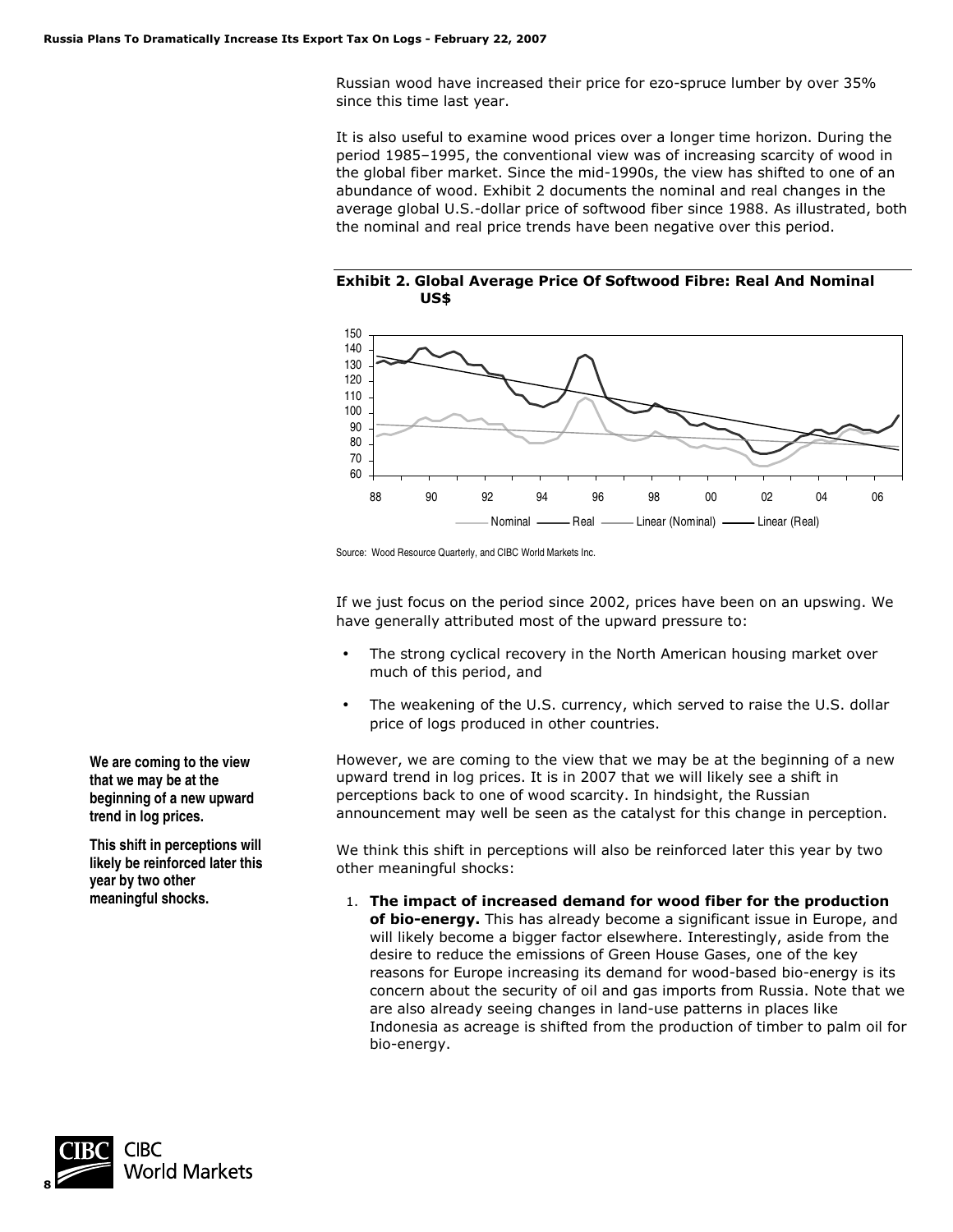2. **The full extent of the fall down in British Columbia's harvest in the aftermath of the Mountain Pine Beetle epidemic is realized by the market**. The conventional wisdom is that we will see a 25%–35% decline in the Annual Allowable Cut (AAC) in the B.C. Interior in eight to 10 years. We think the focus will change from AAC to economic harvest, and there is increasing evidence that the economic supply of wood will fall by roughly 50% around three to five years from now.

### **When Does It Make Sense To Export Logs?**

Relative to the cost of shipping lumber, plywood, or pulp, it is expensive to transport logs. For example, the lumber extracted from the log is generally only about half of the total volume of the log. The lumber is also that much lighter if it is kiln dried. This is the reason that the vast majority of logs are processed relatively close to where they are harvested.

The above fact begs the question – when does it make sense to export logs? The answer is important, since it provides insight into whether increased exports of processed wood from Russia will eventually fill the vacuum created by the elimination of log exports.

There are a number of reasons why foreigners may in fact be willing and able to pay more for Russian logs than are Russian processors. However, the three most likely are:

- 1. Foreign barriers to forest products exports from Russia;
- 2. Foreign subsidies for log processing; and
- 3. Uncompetitive manufacturing costs in Russia.

Each of these reasons is addressed in turn.

- First, as noted by President Putin in the second quote given above, the Russian government has already cited foreign barriers to Russian exports of processed products as one of the justifications for its announcement. For example, China does place both tariff and non-tariff barriers on a range of forest products.
- Second, subsidies for log processing are generally in the form of subsidies on capital. Our understanding is that such subsidies are not widespread in Japan and Finland. However, there is a general perception that capital subsidies are prevalent in China. We would argue that this is much more relevant for the import of pulp logs than higher-quality peelers or sawlogs since the pulp & paper mills are much more capital intensive. The overwhelming majority of Chinese solidwood mills are very small operations, and, thus, do not enjoy a meaningful benefit from an artificially low cost of capital.

**Lumber extracted from a log is generally only about half of the total volume of the log. This is the reason the vast majority of logs in the world are processed relatively close to where they are harvested.** 

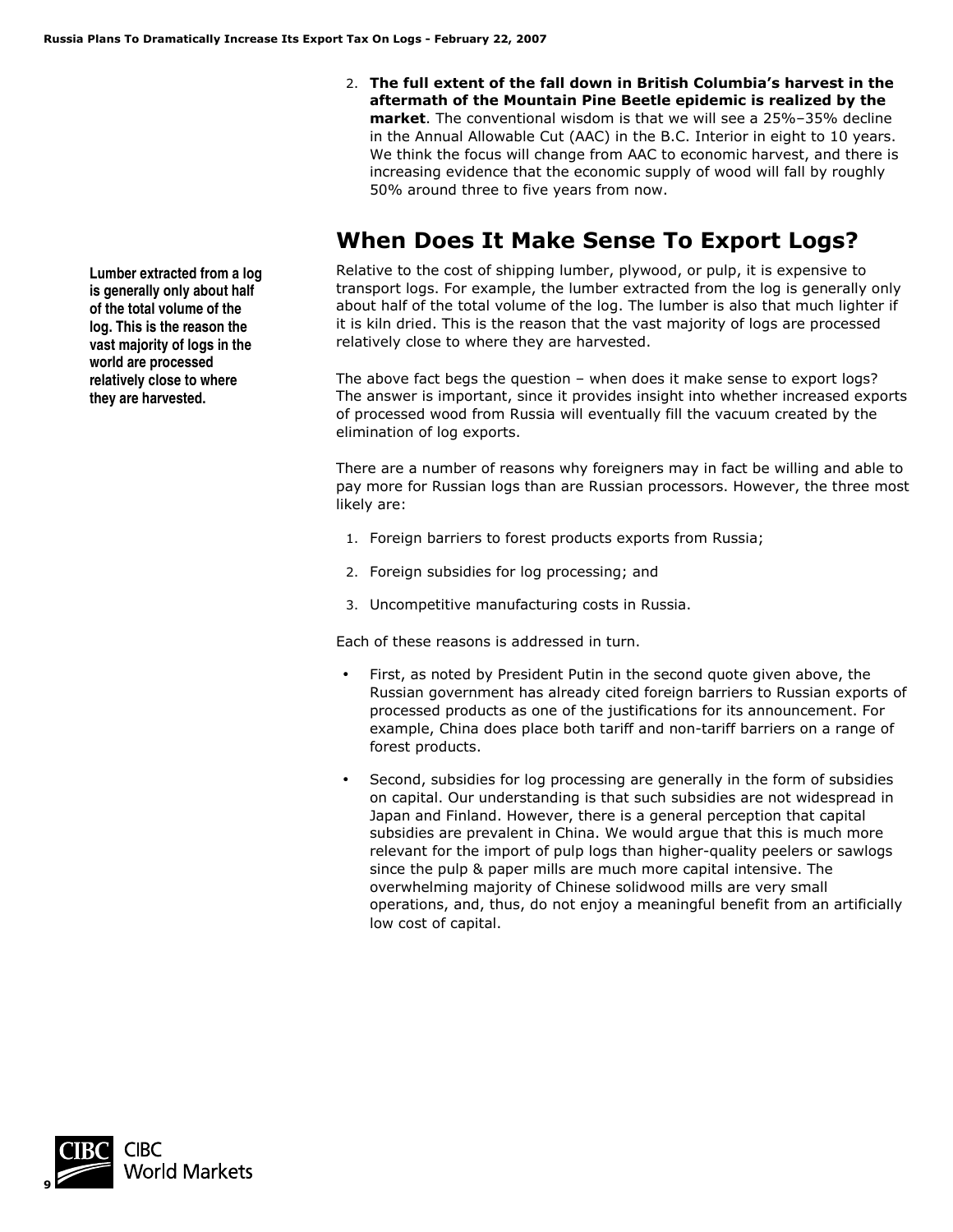• Third, in general, there is little argument that the bulk of the Russian wood processing sector is uncompetitive. At the aggregate level, there has been little new investment in the Russian industry. According to Expert RA, a Russian debt rating agency, "*A clear lack of investment is holding the (forest) industry back. In the last three years, fixed capital investments remained level while the average equipment was around 25 years old and the majority depreciated by 80%."* 

China is able to pay more for the imported sawlogs and peelers primarily because it enjoys such a compelling advantage in labor costs. Countries like Finland and Japan have highly automated mills that are very efficient, and thus can pay more for logs.

The first two reasons provide at least an intellectual justification for some form of export tax, which would conceptually "level the playing field." However, the export tax outlined is a very blunt instrument that does not distinguish between countries or sectors.

In the context of competitive markets, log exports are primarily a symptom rather than a cause of the economic problems facing a local industry. Most frequently, this problem is a domestic processing sector that has uncompetitive costs.

The dramatically higher log export taxes will help subsidize the domestic Russian processing industries through a reduction in the cost of fiber. The biggest beneficiary within Russia will likely be the plywood industry, which has already experienced meaningful growth in recent years. Unlike the lumber and pulp & paper sectors whose production has remained essentially flat, since 2000 Russian plywood production and exports have risen roughly 70% and 50%, respectively.

However, in our view, the ability to attract new investment will still be impeded by a number of other factors including:

- 1. The general hosting conditions;
- 2. Need for a complete forest sector complex;
- 3. Future labor supply; and
- 4. Developments of the ruble exchange rate.

### **Hosting Conditions**

Investors want a stable, predictable, rule-based business and investment climate. This should be augmented by an internationally competitive taxation regime.

Russia must overcome real and/or perceived deficiencies in its business climate. This includes the view that:

- Underdeveloped infrastructure increases the difficulty of constructing new facilities and transporting the inputs and end products. (While a substantially bigger investment is needed, it is reported that the Federal government plans to provide around \$200 million in infrastructure support for timber projects, most of which will involve the construction of roads.)
- There is an inadequate system of governance. The "rule of law" in Russia is sometimes locally interpreted as meaning "those who rule, are the law".

**In the context of competitive markets, log exports are primarily a symptom rather than a cause of the economic problems facing a local industry.** 

**The ability to attract new investment into the Russian processing sector will still be impeded by a number of other factors.**

**Russia must overcome perceived deficiencies in its business climate.**

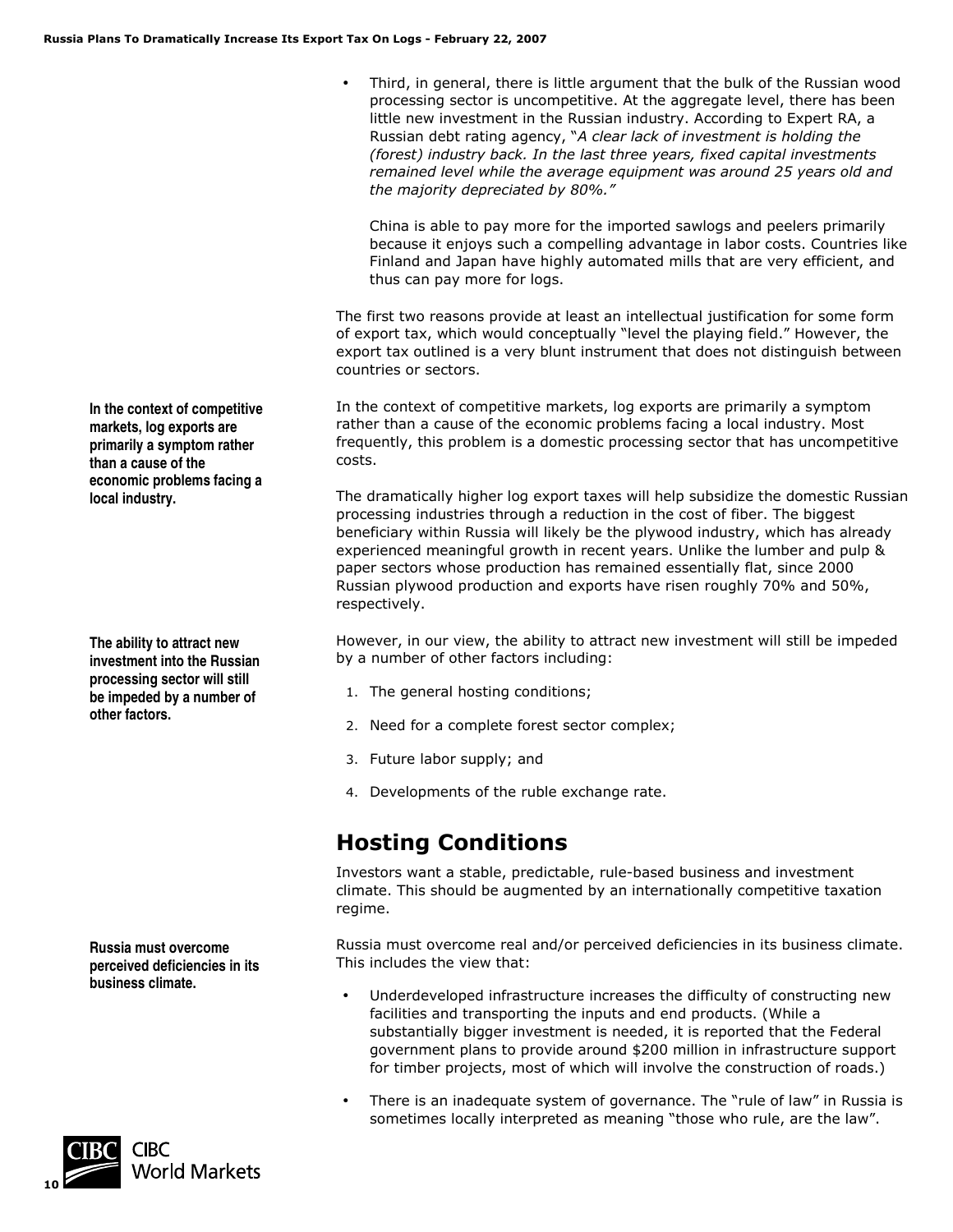There is little transparency in the ownership of the forest industry. At a minimum, active endorsement by senior officials at both the state and local government level is likely required to maintain the continuing success of operations.

In order to improve efficiency and sustainability of the sector, the government is attempting to implement a new Forest Code in 2007. This is meant to create a legislative base for the industry and provide the stability needed to attract investment. The most dramatic change is a shift in the ownership of Forest Management Units from federal authorities to the regions. However, some pundits have expressed concern that given current governance/political/ institutional conditions in Russia, this will give the local "tzars" free hands to cash the forests as quickly as possible.

# **Complete Forest Sector Complex**

As argued above, we see the greatest opportunities in the Russian forest sector in the solid wood segment. However, it is important to recognize that the forest sector consists of inter-related segments. Furthermore, all of these segments need to be relatively competitive in order to have a sustainable sector.

A competitive pulp & paper and/or bio-energy segment is a necessary component of a competitive forest sector. It is vital for a competitive solidwood segment since it provides an outlet for the residual chips produced in the sawmills and plywood mills. It is also vital for a competitive harvesting segment since it provides an outlet for the lowest-quality logs.

However, the heightened challenge of creating competitive pulp & paper or bioenergy segment is that they tend to be much more capital intensive than the solidwood segment. As a result, the hosting conditions become even more important in attracting the required capital.

# **Labour Supply**

With the exception of Japan, it is estimated that no other major country faces the same kind of decline in its working age population, as does Russia. (See Exhibit 3.) This problem is arguably even more acute for the forest products industry since roughly three-fourths of the timber resource is located in Siberia and the Russian Far East, where the population is contracting even faster than at the national level.

The biggest challenge will be attracting the necessary managerial talent and trades people required to run modern processing complexes in the forest products industry.

Note that while Russia will be eager to accept Chinese capital in developing the Russian forest sector, we think they will be much more cautious about allowing China to solve their labor problems.

**A competitive pulp & paper and/or bio-energy segment is a necessary component of a competitive forest sector.** 

**With the exception of Japan, it is estimated that no other major country faces the same kind of decline in its working age population, as does Russia.** 

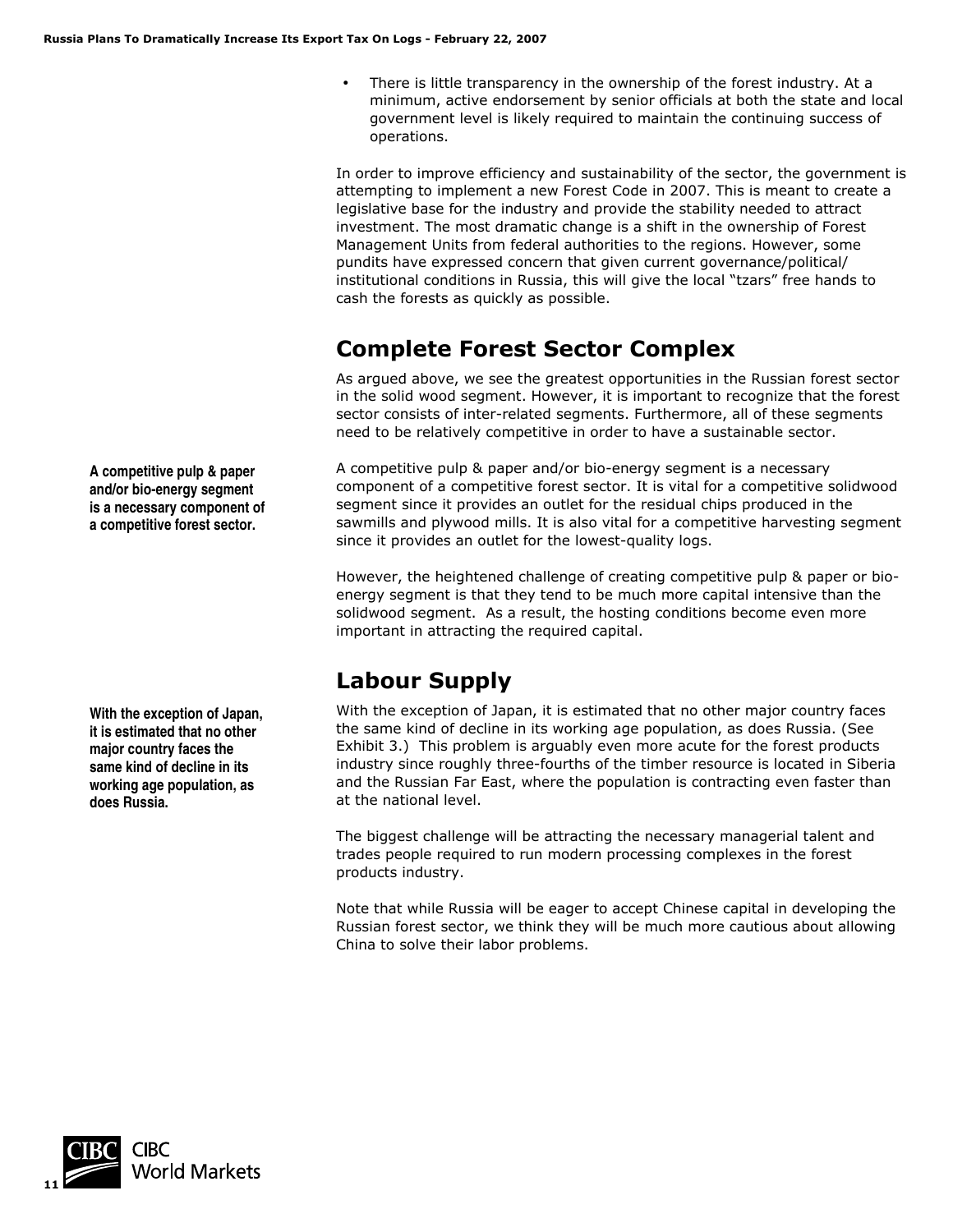



Source: McKinsey & Co, Emerging Global Labor Market, 2005, CIBC World Markets Inc.

### **Exchange Rates**

As indicated in Exhibit 4, the Russian ruble has appreciated against the U.S. dollar over the past several years. This has resulted in deterioration in its competitiveness relative to the United States (as well as China and Indonesia). However, other major forest producers like Canada and Brazil have experienced even a greater reduction in competitiveness due to movements in exchange rates.





Source: Bloomberg, CIBC World Markets Inc.

Going forward, potential investors must consider the future strength of the ruble when assessing their investment decisions. Although it is very difficult to forecast long-run exchange rates, one approach is to use the Purchasing Power Parity (PPP) concept.

Provided a country maintains a stable monetary policy, developing economies generally experience an appreciating currency over time. This change often reflects a rise in their relative productivity. Given its abundant energy reserves, we expect this upward pressure will be reinforced in Russia. This expectation is supported by the data in Exhibit 5, which compare the estimated percentage

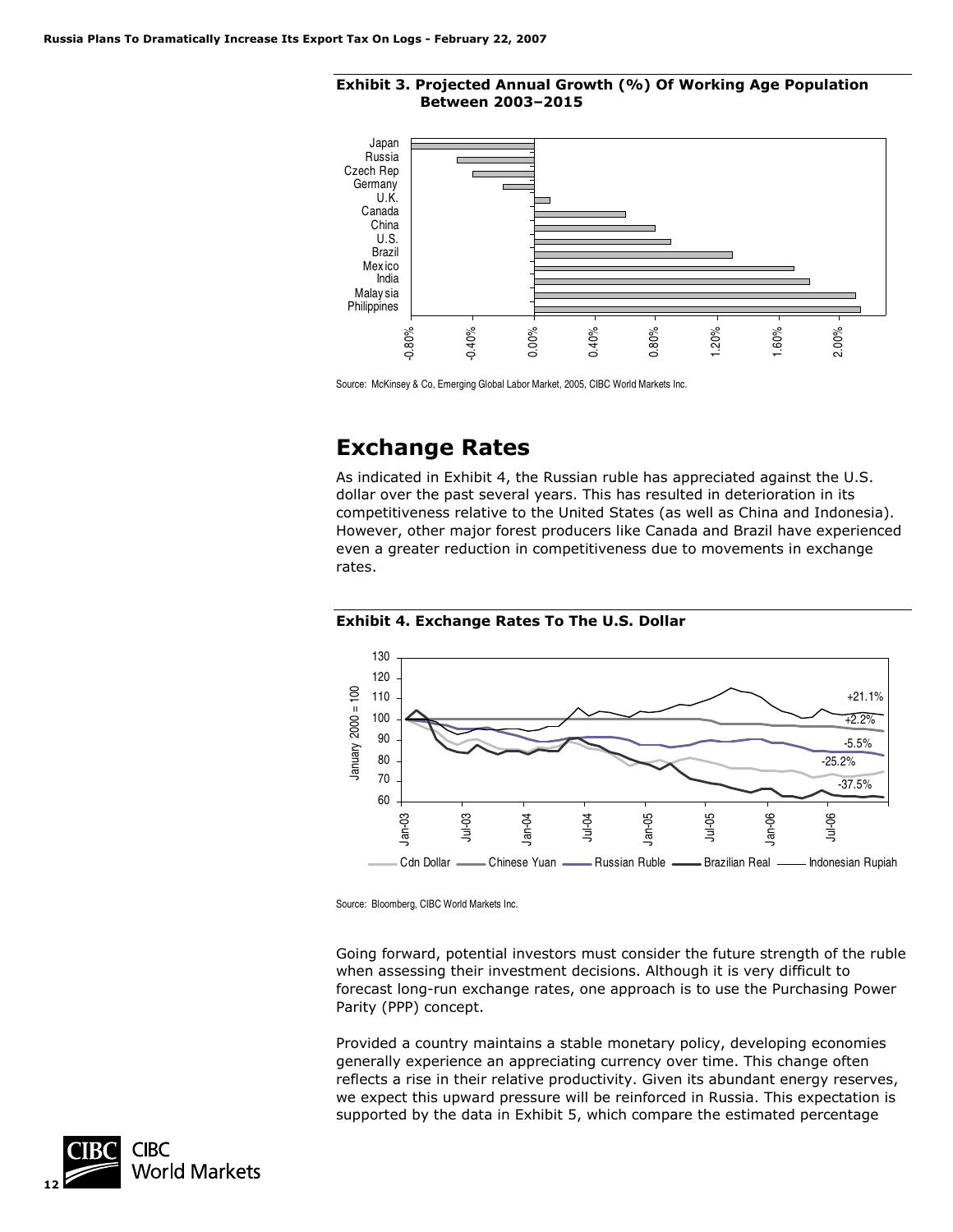change from the current to the PPP implied exchange rate for a range of countries. (Note that greater emphasis should be placed on the relative degrees of "over" and "under" valuation than the expected absolute depreciation or appreciation over time.)

The key points to note regarding Exhibit 5 are:

- All of the BRICs (i.e., Brazil, Russia, India, and China) are expected to experience stronger currencies against the North American, European, and Japanese currencies over time. This suggests that the future exchange rate will likely decrease the relative cost competitiveness of the forest product assets in Russia relative to those in Scandinavia, Japan, Canada, and the United States. However, the U.S. dollar value of ruble investments made today is likely to be worth more in the future.
- Among the BRICs, the Russian ruble is expected to weaken relative to the Chinese Yuan and Indian rupee, and thus improve the relative costs in Russia. However, we do not foresee exchange rates having a major impact on the relative competitiveness of the Russian and Brazilian forest industries. Note that Brazil is the emerging powerhouse of the global pulp industry.

#### **Exhibit 5. Percentage Change From The Current To The PPP Implied Exchange Rate (2006)**



Source: International Monetary Fund, CIBC World Markets Inc.

The bottom line is that there are a number of obstacles to overcome before the desired capital investments are made in the Russia.

Given its growing fiber deficit, it can be expected that capital from China will be among the first to enter the country. There have already been numerous press reports about prospective Sino-Russian cooperation in developing the timber resource east of the Urals.

Our expectation is that in five to seven years, we will see meaningful volumes of Russian plywood and lumber showing up in international markets.

**The future exchange rate will likely decrease the relative cost competitiveness of the forest product assets in Russia relative to those in Scandinavia, Japan, Canada, and the United States.** 

**Given its growing fiber deficit, it can be expected that capital from China will be among the first to enter the country.** 

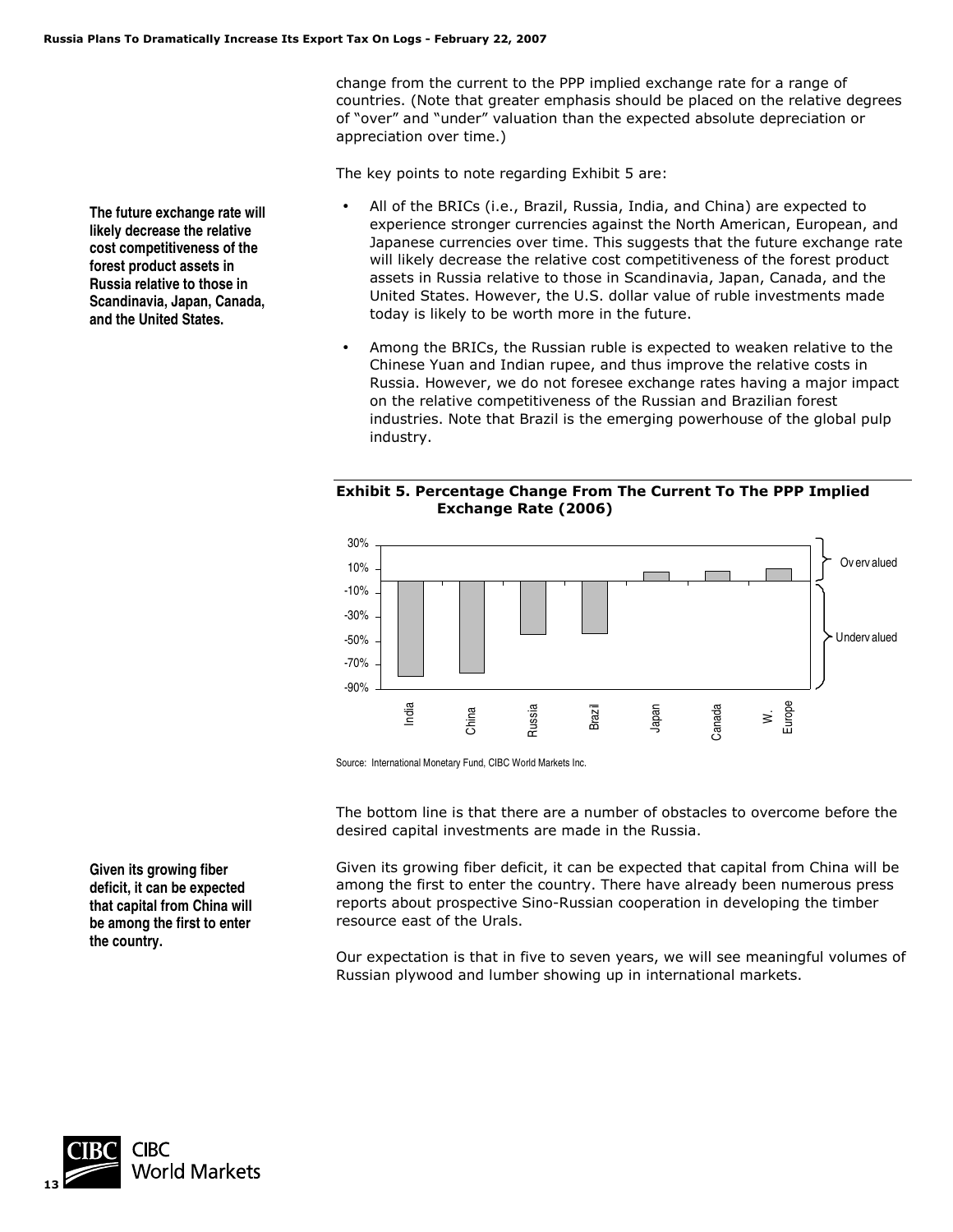# **The Stock Market Impact**

Building on the above discussion on the economic impact of the announced tax, this section identifies some of the specific public companies in the global industry, which have the greatest exposure to this shock. Provided they can sell into the global market at the higher prices, this primarily includes the owners of timberland outside of Russia since the increased value of the logs will tend to be capitalized into the value of the timberland. Companies that fall into this category include:

- Plum Creek (PCL–NYSE), Rayonier (RYN–NYSE), Potlatch (PCH–NYSE), Temple-Inland (TIN–NYSE), and Weyerhaeuser in the United States;
- TimberWest (TWF.UN–SP) and, to a lesser extent, Acadian Timber (AND.UN–TSX) in Canada;
- Gunns (GNS–AUS), Willmott Forests (WFL–AUS), Auspine (ANE–AUS), and Great Southern Plantations (GTP -AUS) in Australia;
- Carter Holt Harvey (CAH-NZ) in New Zealand.

**SCA** (SCABQ–L) and **Holmen** (HOLMBQ–L) are the two largest private timberland owners in Europe, after the Catholic Church. While we expect both of them to experience an increase in the capital value of these assets, the higher log prices will also serve to squeeze their operating margins. On balance, we would not expect the shares of SCA and Holmen to be meaningful beneficiaries of this shock unless the companies decide to crystallize the capital gain by selling their timberlands.

There are some companies that are primarily focused on managing plantations and harvesting logs, but do not actually own the underlying timberland. This includes companies like **Sino Forest** (TRE–TSX) and **Cathay Forest** (CFZ–V) in China. In our view, the extent to which they ultimately benefit from this shock depends on the contracts they have with the timberland owners. In the absence of concrete pricing formulae, we can expect opportunistic behavior on the part of the timberland owner who will want to capture the bulk of the economic rent. In the case of Sino Forest, we take some comfort from the 14-year fixed price contracts associated with their recent major expansions in Hunan Province.

Other companies that stand to capture some of the rent created from this shock are those which: 1) produce grades of lumber and plywood that are already well established in the Asian market; 2) produce market pulp; and 3) have these products contributing a meaningful share of the companies' overall business. These include companies such as:

- Interfor (IFP.A-SO) and Western Forest Products (WEF-TSX) and, to a lesser extent, Canfor (CFP-SU) and West Fraser (WFT-SP) in Canada;
- Canfor Pulp (CFX.UN–SO), SFK Pulp (SFK.UN–SP) in Canada;
- Tenon (TEN–NZ) in New Zealand; and
- Boral (BLD–AUS) in Australia.

We think that most Asian and European paper & forest products companies not fully integrated down to the timberland could be potentially negatively impacted by this shock, as it could put upward pressure on fibre prices in these regions. In our view, the biggest losers are M-Real (MRLAV–HE), Stora Enso (SEO–NYSE),

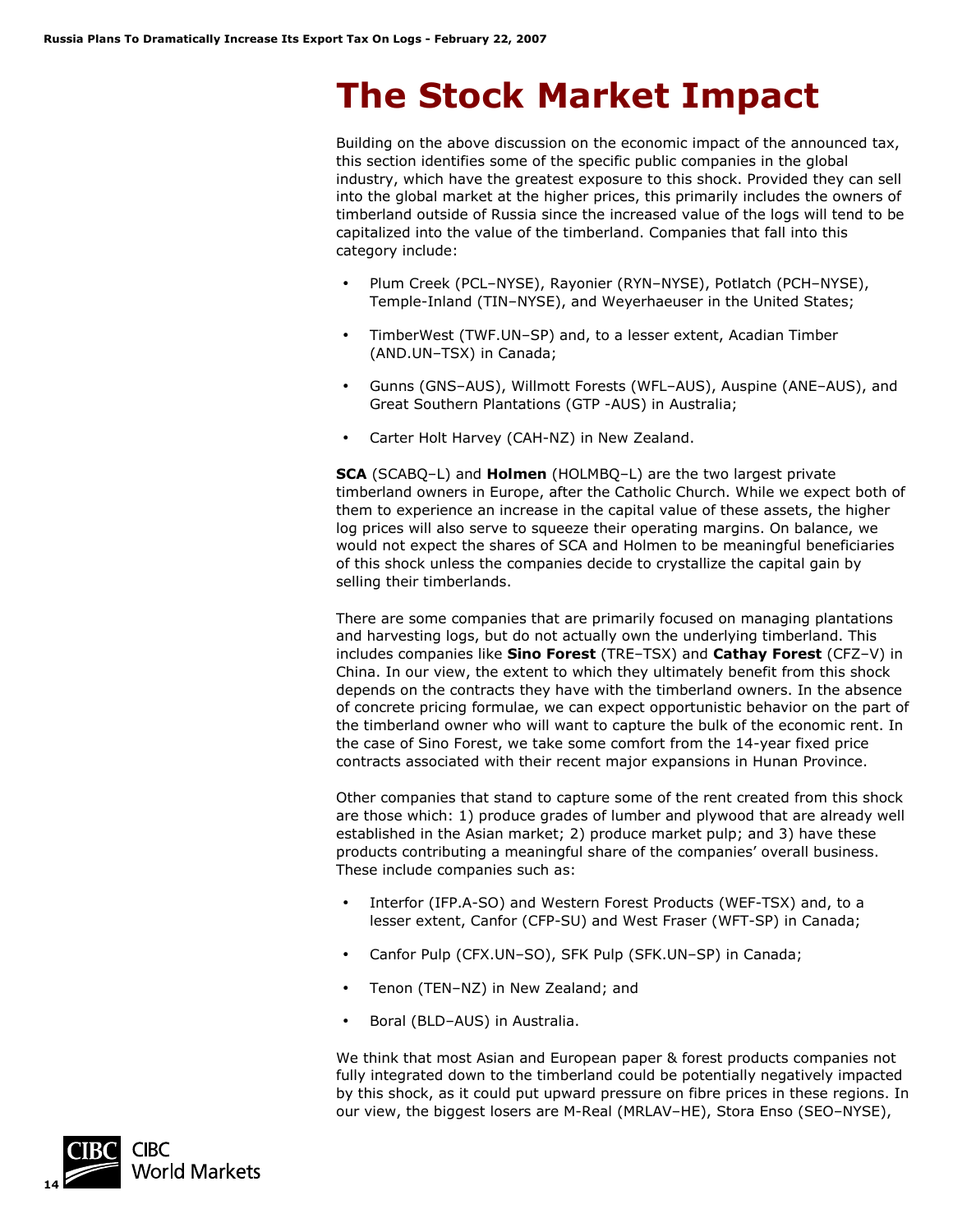and Sumitomo (1911–T), as these companies are presently large buyers of Russian logs. With respect to the companies we cover, Mercer (MERC–SO) could be negatively impacted as two-thirds of its pulp capacity is in Europe. However, Mercer's Canadian mill would benefit from the resulting upward pressure on pulp prices.

While we are familiar with many of the companies highlighted below, and have formal coverage on eight (i.e., Canfor, Canfor Pulp, Interfor, Mercer, SFK Pulp, TimberWest, West Fraser, and Weyerhaeuser), there are others with which we only have cursory knowledge. However, we think it is important to still provide "an initial filter" that guides investors for their further research.

The following is factual information on some of the companies that we have identified as being logically affected by the increase in Russian log export taxes. We have classified them as "winners" or "losers," and presented them in alphabetical order.

# **Winners:**

## **Acadian Timber Fund**

Ticker: AND.UN–TSX (Toronto Stock Exchange)

- Acadian is the second-largest timberland operator in New Brunswick and Maine.
- The company owns and manages approximately 1.1 million acres of freehold timberlands in New Brunswick and Maine, and provides management services relating to approximately 1.3 million acres of Crownlicensed timberlands in New Brunswick. Acadian also owns and operates a forest nursery in Second Falls, New Brunswick. Acadian's products include softwood and hardwood sawlogs, pulpwood, and biomass by-products.

Source: http://www.acadiantimber.com/

# **Auspine**

Ticker: ANE–AUS (Australian Stock Exchange)

• Auspine Limited is a vertically integrated forestry company involved in the growing and harvesting, manufacturing and sales of quality timber products in both domestic and export markets. The company has a market capitalization in excess of AUS\$150 million. Total sales currently exceed AUS\$210 million per annum.

Source: http://www.auspine.com.au/

# **Boral**

Ticker: BLD-AUS (Australian Stock Exchange)

• Australia's largest building and construction materials supplier and has significant operations in the U.S. and in Asia. Total sales are roughly AUS\$4.8 billion.

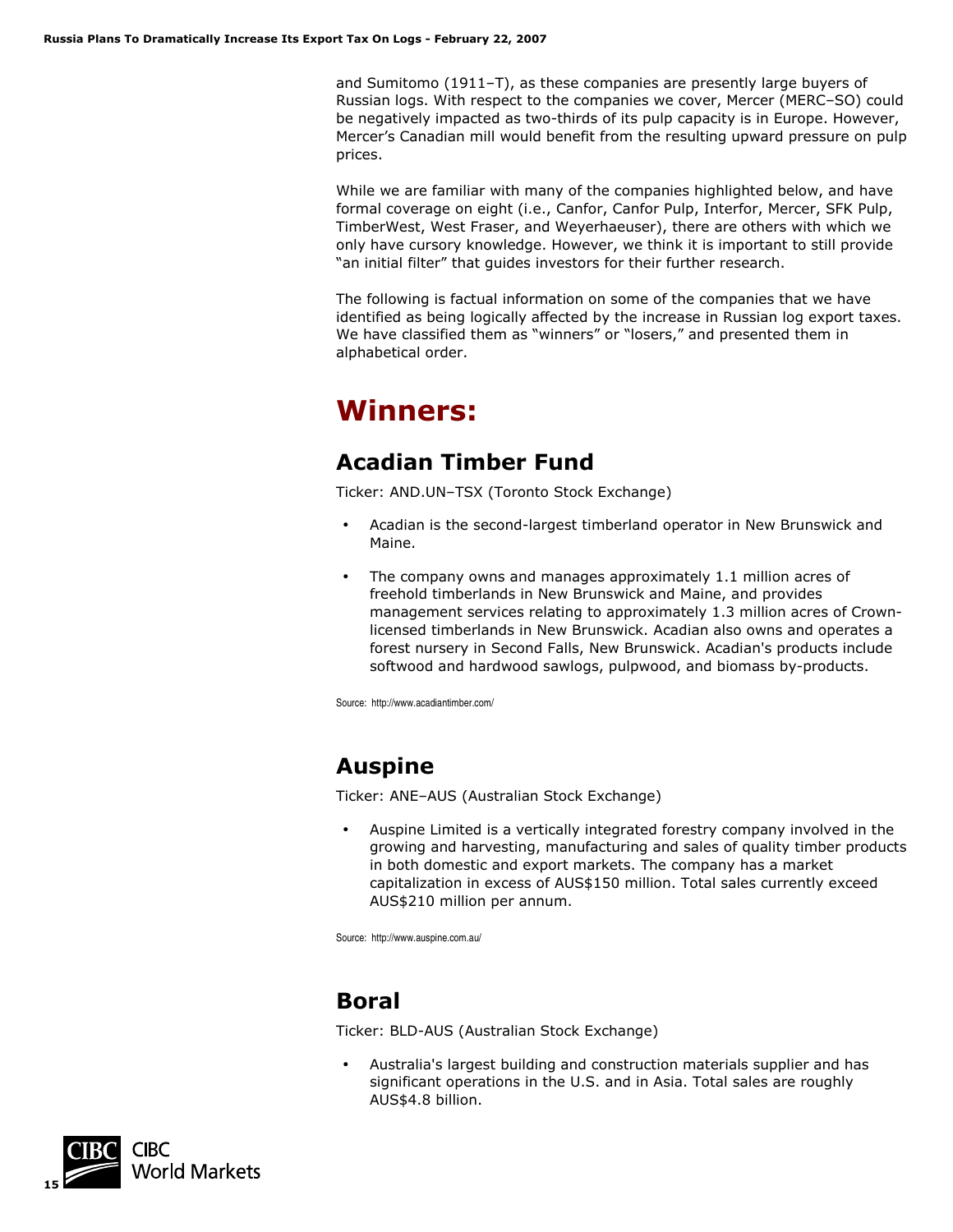- Boral's softwood manufacturing facility is based at Oberon in NSW. The facility is operated through Highland Pines Limited, a joint venture with Carter Holt Harvey. This world-class mill can process more than 725,000  $m<sup>3</sup>$ of plantation softwood annually. Softwood structural products are sold primarily in East Coast markets through a combination of direct and indirect channels.
- Boral is Australia's leading plywood producer, operating a large plywood operation at Ipswich in Queensland. Products are sold in all major Australian markets.
- Boral also produces and distributes a broad range of construction materials, including quarry products, cement, fly ash, pre-mix concrete and asphalt; and building products, including clay bricks and pavers, clay and concrete roof tiles, concrete masonry products, plasterboard, windows, and timber. Boral primarily serves customers in the building and construction industries with operations concentrated in three key geographical markets – Australia, the U.S., and Asia.

Source: http://www.boral.com.au

# **Canfor**

Ticker: CFP–TSX (Toronto Stock Exchange)

- Canfor Corporation is a leading Canadian integrated forest products company based in Vancouver, British Columbia, with interests in over 33 facilities in British Columbia, Alberta, Quebec, Washington State, and North and South Carolina.
- Canfor is the largest producer of softwood lumber in Canada, and is the largest supplier of J-grade lumber to the Japanese market. The company also produces oriented stand board (OSB), plywood, remanufactured lumber products, and specialized wood products.
- Canfor sells its lumber throughout North America and overseas through its Canfor Wood Products Marketing operations in Japan, China, Europe, Canada, and the U.S.
- Canfor continues to own 50.2% of Canfor Pulp.
- Sales mix: 72% lumber, 20% pulp & paper, 8% panels.
- Geographic sales mix: 70% U.S., 13% Canada, 11% Far East & other, 5% Europe.
- We provide research coverage on the company, and currently have a Sector Underperformer rating on the stock.

Source: http://www.canfor.com/

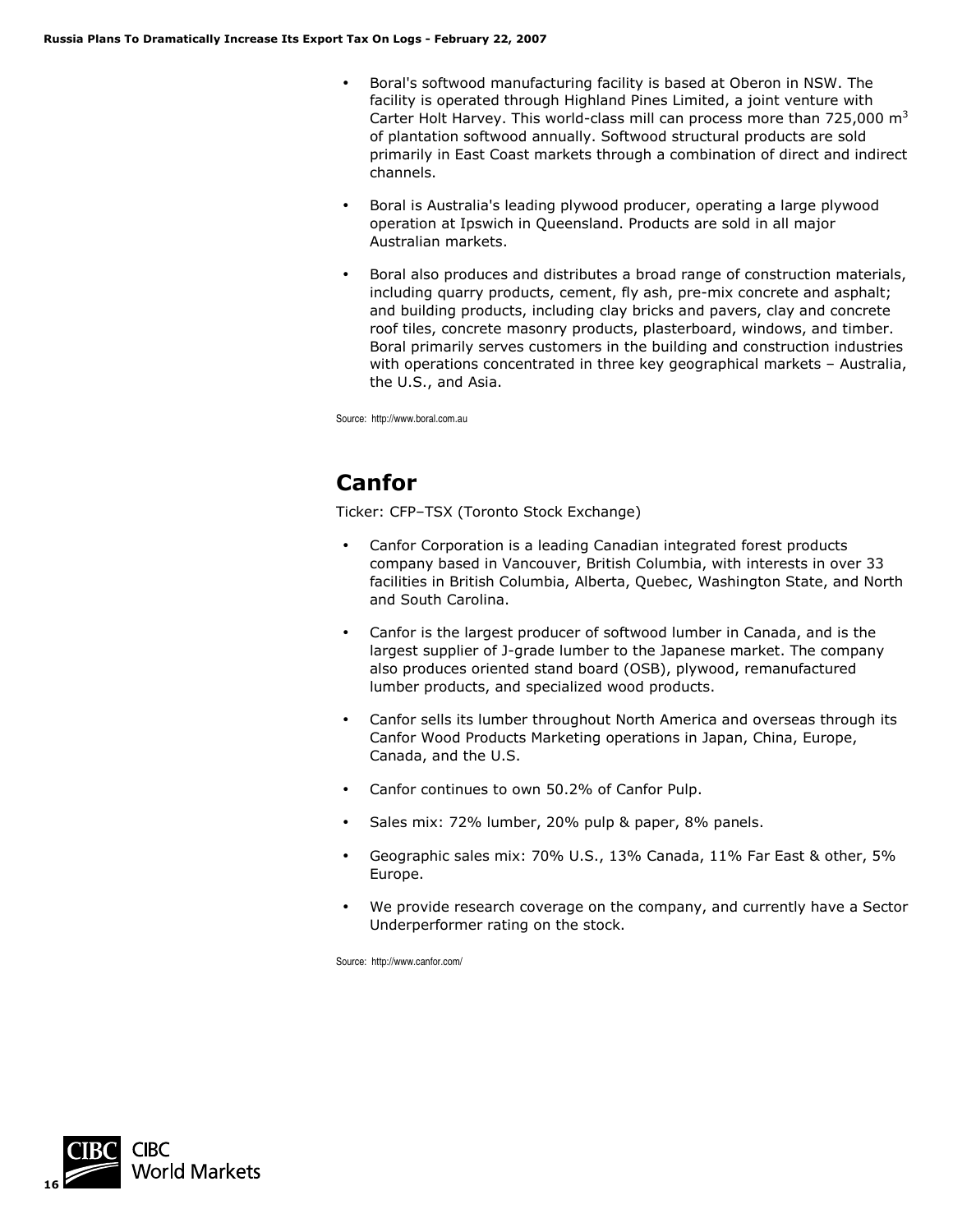### **Canfor Pulp**

Ticker: CFX.UN–TSX (Toronto Stock Exchange)

- Canfor Pulp Limited Partnership (CPLP) is a leading global supplier of pulp and paper products with operations in the central interior of British Columbia.
- CPLP owns and operates three mills in Prince George, BC, which are among the lowest-cost NBSK pulp facilities in the industry.
- CPLP is the second-largest North American and fourth-largest global producer of market NBSK Pulp.
- Geographic sales mix: 40% North America, 29% Europe, and 31% Asia.
- We provide research coverage on the company, and currently have a Sector Outperformer rating on the units.

Source: http://www.canforpulp.com/

## **Carter Holt Harvey**

Ticker: CAH–NZ (New Zealand Stock Exchange)

- Carter Holt Harvey is Australasia's leading forest products company, with significant interests in wood products, pulp, paper, and packaging.
- The company's New Zealand operations manufacture and market timber (structural, outdoor, appearance, and industrial) and round wood for use in domestic building, home improvement, rural, and industrial markets of New Zealand. The company exports products to Australia and to the Pacific Rim countries as well.
- CHH's Wood Products Australian operations manufacture and supply panel and timber products for the Australia and export markets. Domestic products are used in structural, appearance, commercial and domestic fitout, and flooring and outdoor applications, while MDF for furniture and appearance markets are exported.

Source: http://www.chh.com/

# **Cathay Forest**

Ticker: CFZ–V (Toronto Venture Stock Exchange)

- Cathay Forest is a China-based forest products company with two primary activities: 1) sustainable managed plantations, and 2) acquisition of mature standing timber.
- It manages 13,600 hectares of timberland.
- The company develops fast-growth plantations in Central-eastern China. In October 2005, Cathay expanded its strategy by acquiring its first mature standing timber property in Jiangxi. The company is continuing to expand its portfolio of standing timber assets, including vast tracts of forests being made available in Northern China through a privatization program.

Source: http://www.cathayforest.com/

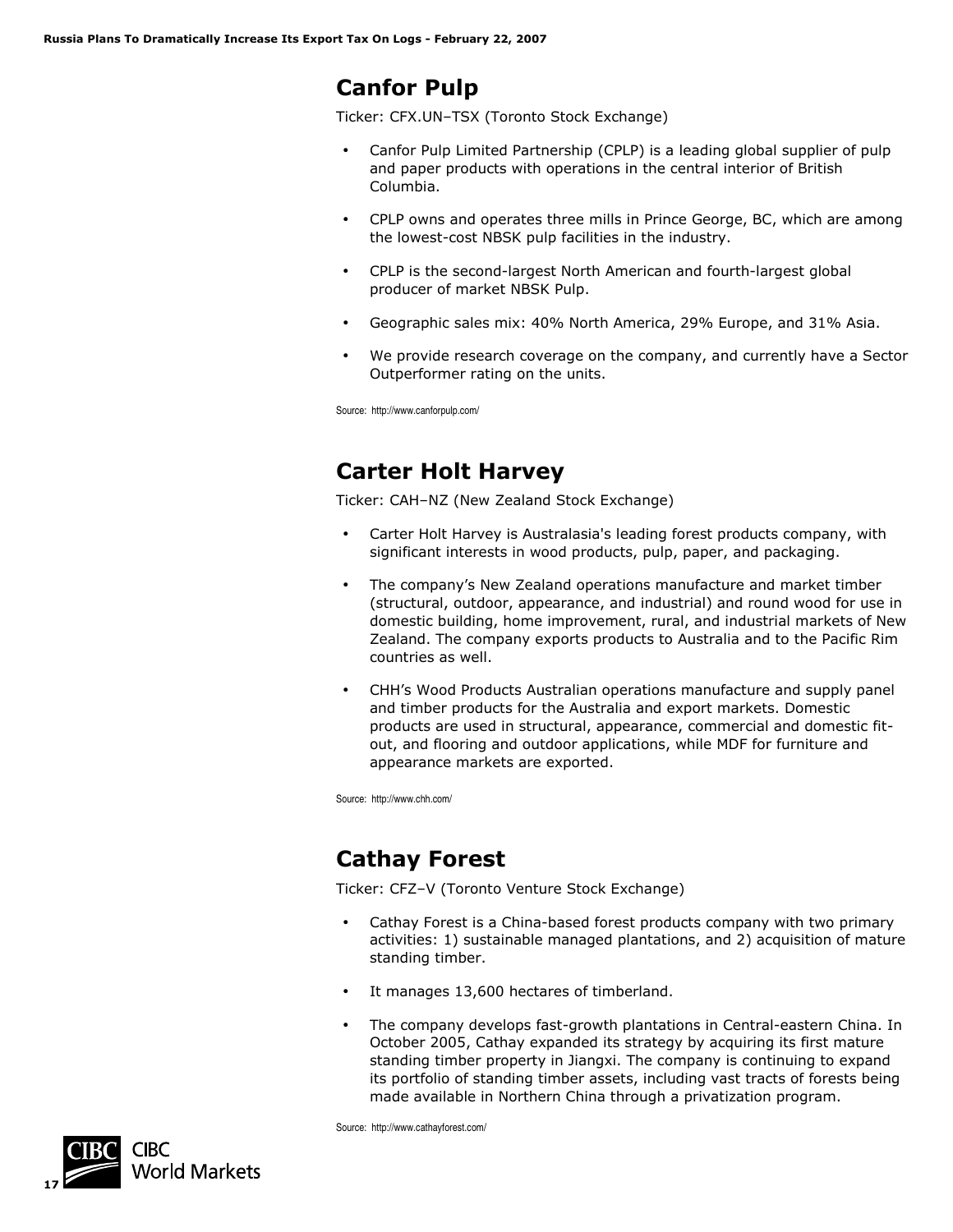### **Great Southern Plantations**

Ticker: GTP–AUS (Australian Stock Exchange)

- Great Southern Plantations is an investment manager, specializing in the agribusiness sector. The group manages funds well in excess of \$1 billion on behalf of more than 35,000 investors.
- Since its formation in 1987, the Great Southern group has focused primarily on the establishment of hardwood plantations. The group manages plantations that extend across more than 150,000 hectares throughout Australia. Harvesting commenced during the 2004/2005 financial years, with woodchips being exported to Japan for use in paper production.

Source: http://www.great-southern.com.au/

# **Gunns Ltd.**

Ticker: GNS–AUS (Australian Stock Exchange)

- Gunns Limited is Australia's largest fully integrated hardwood forest products company. It owns 185,000 hectares of freehold land and manages in excess of 110,000 hectares of plantations. It has sales of approximately AUS\$700 million.
- The company is now Australia's largest hardwood producer, operating five modern sawmills throughout Tasmania. These sawmills produce framing timbers, sawn hardwood, and value-added hardwood products such as laminated beams, tongue and groove flooring, mosaic and block parquetry, moldings, and furniture components. Gunns also produces jarrah sawn timber from its Western Australian sawmilling operations.
- Gunns also operates two veneer factories and a veneer factory in Christchurch, N.Z. The veneer operations make the company the largest producer of sliced veneer in Australia and New Zealand.
- Gunns operates four woodchip export ports in Tasmania, exporting eucalyptus woodchips produced from sawmilling residues and residual pulpwood from integrated harvesting operations.
- The company is in the process of trying to build a Greenfield market pulp mill in Tasmania.
- Sales mix: 65% forest products, 20% managed investment schemes, and 15% other.

Source: http://www.gunns.com.au/

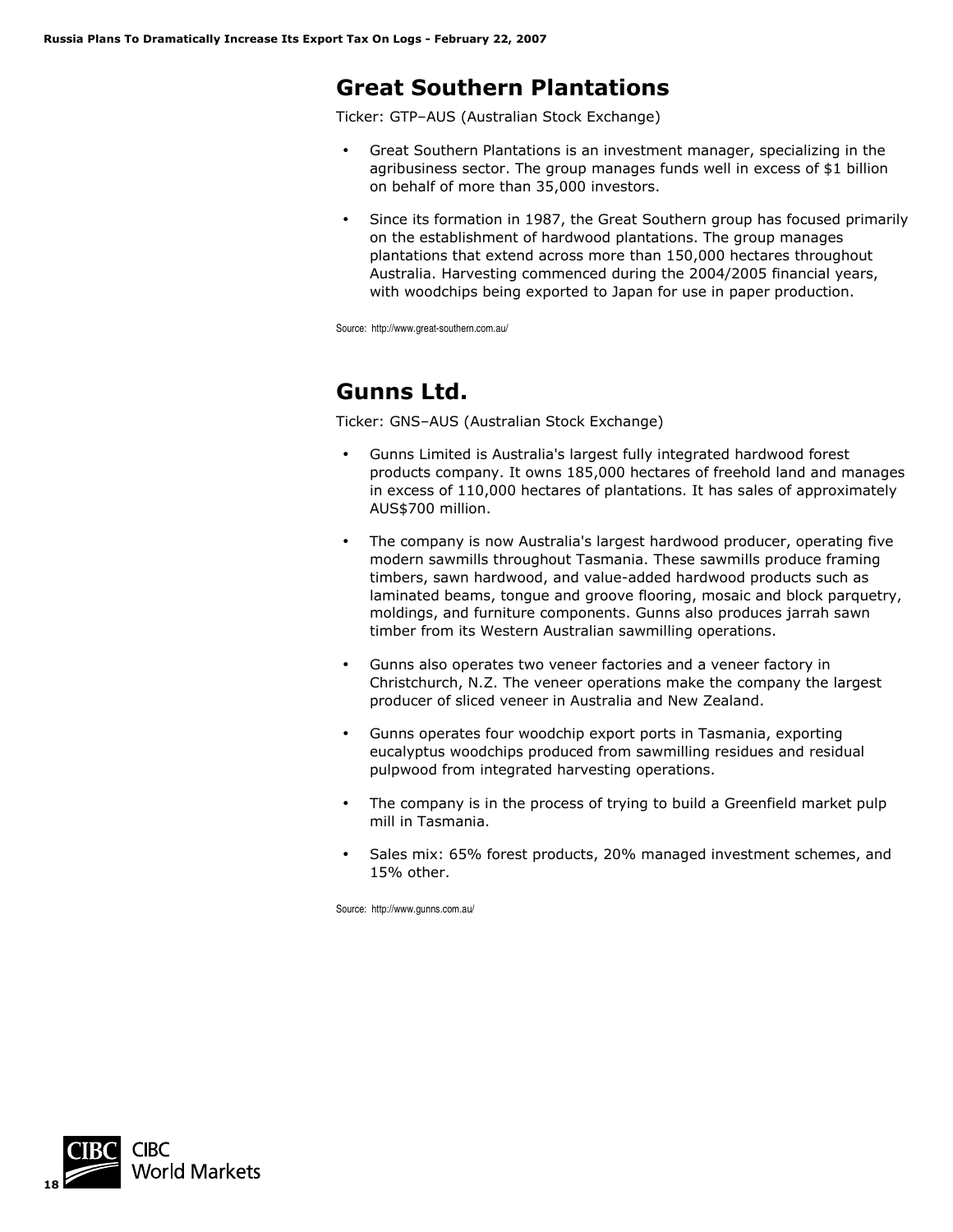## **Interfor**

Ticker: IFP.A–TSX (Toronto Stock Exchange)

- Interfor, with sales of more than \$800 million is one of the Pacific Northwest's largest producers of quality wood products for sale to markets around the world.
- The company has operations in British Columbia, Washington, and Oregon, including three operating sawmills in the coastal region of B.C., one in the B.C. Interior, one sawmill in Washington, and two in Oregon. These operations have a combined manufacturing capacity of 1.4 billion board feet.
- Interfor routinely ships over 20% of its lumber production to the Japanese market where it has a well established presence. Approximately 66% is shipped to the U.S. and the remainder is sold to the Canadian market.
- Geographic sales mix of all products: 55% USA, 28% Canada, 9% Japan, 8% other markets.
- We provide research coverage on the company, and currently have a Sector Outperformer rating on the stock.

Source: http://www.interfor.com/

### **Leweko Resources Berhad**

Ticker: 8745–KUL (Malaysian Stock Exchange)

- Leweko Resources is an investment holding company, and a provider of management and corporate services. Through its subsidiaries, the company operates in three divisions: Timber, Plantation, and Others.
- The Timber division includes manufacturing and trading, which is involved in the manufacture and sale of sawn timber, molded timber and timber products, trading of logs and provision of transportation services, and timber harvesting, which provides contracting services for log extraction and logging infrastructure.
- The Plantation division is involved in the operation of oil palm plantations.
- The Others division is involved in investment holding, and provision of management and corporate services. Subsidiaries are Maju Weko Timber Industries Sdn. Bhd., Maju Leweko Timber Sdn. Bhd., Syarikat Amiziz (M) Sdn. Bhd., Kota Pinang Sdn. Bhd., Sesenduk Air Sdn. Bhd., and Petralman Sdn. Bhd.
- Sales mix: 7% timber harvesting, 81% timber manufacturing and trading, 6% plantations and 6% other.

Source: http://www.klse.com.my/

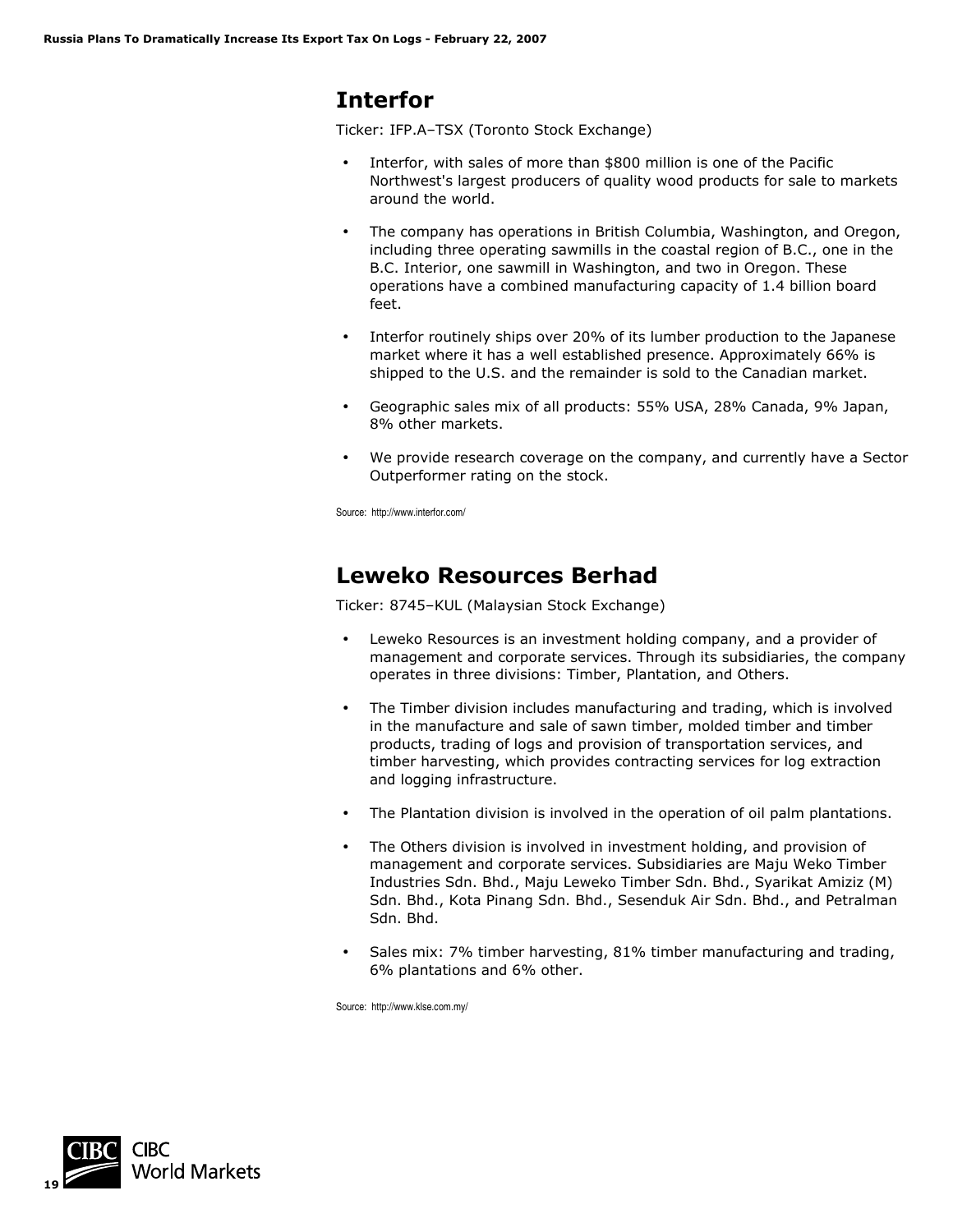### **Plum Creek**

Ticker: PCL–NYSE (New York Stock Exchange)

• Plum Creek is the largest and most geographically diverse private landowner in the U.S., with more than 8 million acres in major timberproducing regions of the United States. The company also produces lumber, plywood, and medium-density fiberboard (MDF) in 10 wood-products manufacturing facilities in the Northwest.

Source: http://www.plumcreek.com/

# **Potlatch**

Ticker: PCH–NYSE (New York Stock Exchange)

- Potlatch Corporation is a REIT that owns and manages 1.5 million acres of timberlands located in Arkansas, Idaho, and Minnesota, and a 17,000-acre hybrid poplar plantation in Oregon.
- Through a taxable REIT subsidiary, it also operates 15 manufacturing facilities that are engaged in the production of commodity wood products and bleached pulp products.
- Sales mix: 18% timberland resources, 28% wood products, 33% pulp & paperboard, 20% tissue.
- Geographic sales mix: 91% U.S., 4% Japan, 1% Canada, 1% China, 3% other.

Source: http://www.potlatchcorp.com/

# **Rayonier**

Ticker: RYN–NYSE (New York Stock Exchange)

- Rayonier is a global supplier of timber, performance fibers, and wood products. It operates in three core businesses: Timber, Real Estate, and Performance Fibers.
- Rayonier owns or manages 2.7 million acres of prime timberland and real estate in the U.S. and New Zealand, and is the seventh-largest private timberland owner in the U.S.
- Rayonier's Southeast U.S. forestlands are approximately 68 percent softwoods; the rest are hardwoods. Roughly half of its Southeastern timber harvest is high-value timber, which is sold primarily to plywood and lumber mills. The remainder is pulpwood destined for pulp and paper mills.
- The company's Northwest U.S. forestlands consist almost entirely of second- and third-growth trees. These forestlands include primarily softwood stands.
- In New Zealand, Rayonier holds an interest in a joint venture and also manages the timberlands. Also, in Australia, Rayonier has a management and marketing arrangement on a 114,000-acre forest owned jointly by the government of Tasmania and a U. S. financial institution.

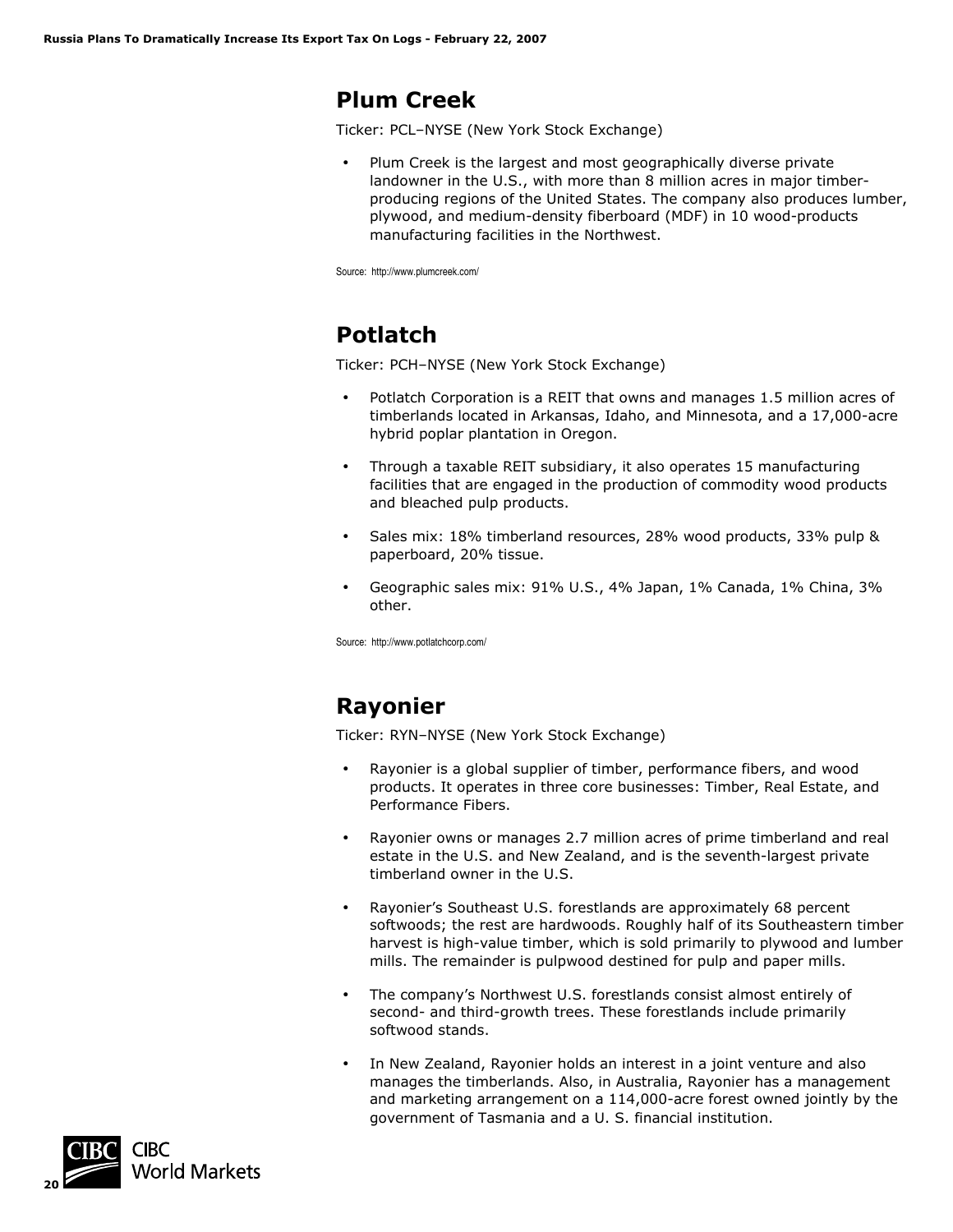- Sales mix: 18% timber, 7% real estate, 53% performance fibers, 12% wood products, 10% other.
- Geographic sales mix: 63% U.S., 14% Europe, 6% Japan, 5% China, 12% other.

Source: http://www.rayonier.com/

## **Sino-Forest**

Ticker: TRE–TSX (Toronto Stock Exchange)

- Sino-Forest is the largest foreign-owned, commercial forestry operator in China, operating in six key provinces in China and managing approximately 324,000 hectares of plantation trees.
- In order to serve China's various wood-based industries, Sino-Forest provides value-added forestry products and services along the woodproduct supply chain.
- The company consists of two main divisions:
	- Wood Fibre Operations, where revenue and fibre are generated from the following segments: standing timber, wood chips and logs, and imported wood products.
	- Manufacturing & Other Operations, composed of: particleboard production, engineering wood flooring, oriented strand board, nursery, and greenery services.
- Sales mix: 80% plantations, 20% wood-based products.

Source: http://www.sinoforest.com/

# **Temple Inland**

Ticker: TIN–NYSE (New York Stock Exchange)

- Temple Inland has four core operations corrugated packaging, forest products, real estate, and financial services. The company is the largest private landowner in Texas and the fifth-largest corporate forestland owner in the U.S. South.
- The Forest Products operation manufactures a diverse line of products for new home construction and for repair and remodeling markets. This group manages the company's 2 million acres of forestland.
- Sales mix: 58% corrugated packaging, 21% forest products, 21% financial services.
- Geographic sales mix: 96% U.S., 3% Mexico, 1% Canada.

Source: http://www.templeinland.com/

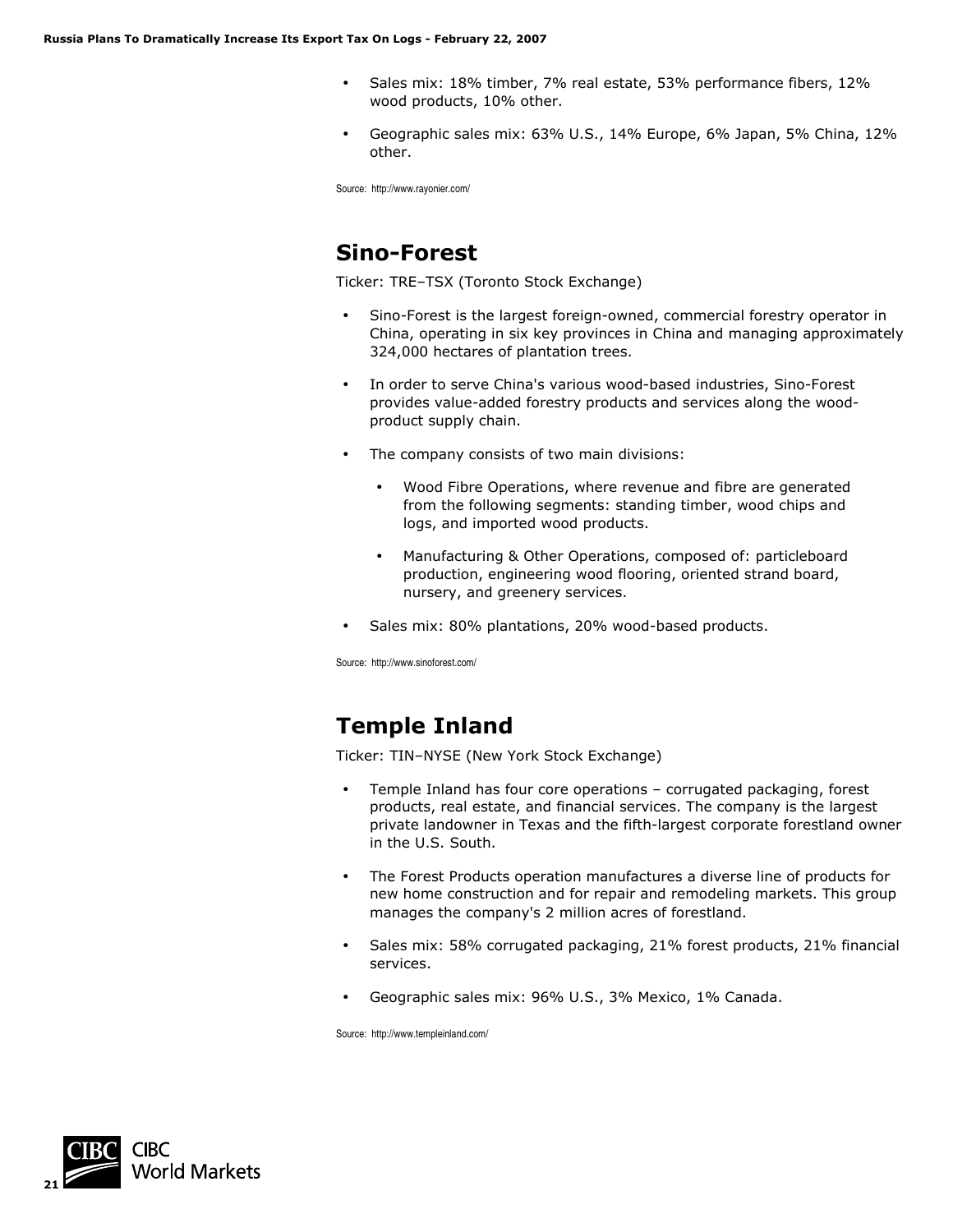#### **Tenon**

Ticker: TEN–NZ (New Zealand Stock Exchange)

- Tenon utilizes radiata pine plantations in New Zealand to produce, market, and distribute a wide range of solid appearance grade wood products to core markets in the U.S., New Zealand, and Asia. Products include:
	- Solid, clearwood moldings and boards, and appearance grade lumber;
	- Treated and primed products for outdoor use;
	- High-value ornate moldings and decorative products;
	- Stair parts and exterior doorframes.
- Geographic sales mix: 78% North America, 22% New Zealand.

Source: http://www.tenon.co.nz/

# **Timbercorp**

Ticker: TIM–AUS (Australian Stock Exchange)

- Australia's leading agribusiness investment manager. The company sources, funds, and manages high-quality large-scale agribusiness projects for investors looking for attractive tax advantaged returns.
- Timbercorp developed and now manages 12% of Australia's eucalyptus plantations, which produce woodchip exported to Japan, the world's largest olive grove on a single site, and the largest almond orchard estate in the Southern Hemisphere.
- Timbercorp further diversified into established citrus, table grape, mango, and avocado operations (in each case being the largest producer in Australia) through alliances with Australia's leading producers, processors, and marketers.
- Sales mix: 63% horticulture, 26% forestry, 6% finance, and 5% asset development.
- Geographic sales mix of hardwood fiber: 12% Australia, 88% Asia (Japan, Taiwan, Korea, Indonesia, and China).

Source: http://www.timbercorp.com.au/

# **Timberwest**

Ticker: TWF.UN–TSX (Toronto Stock Exchange)

- Timberwest is the largest owner of private forest lands in Western Canada. The company's 334,000 hectares, providing a sustainable annual harvest of 2.5 million m<sup>3</sup> of logs, are located on Vancouver Island.
- The Japanese market represents roughly one-third of the company's sales.

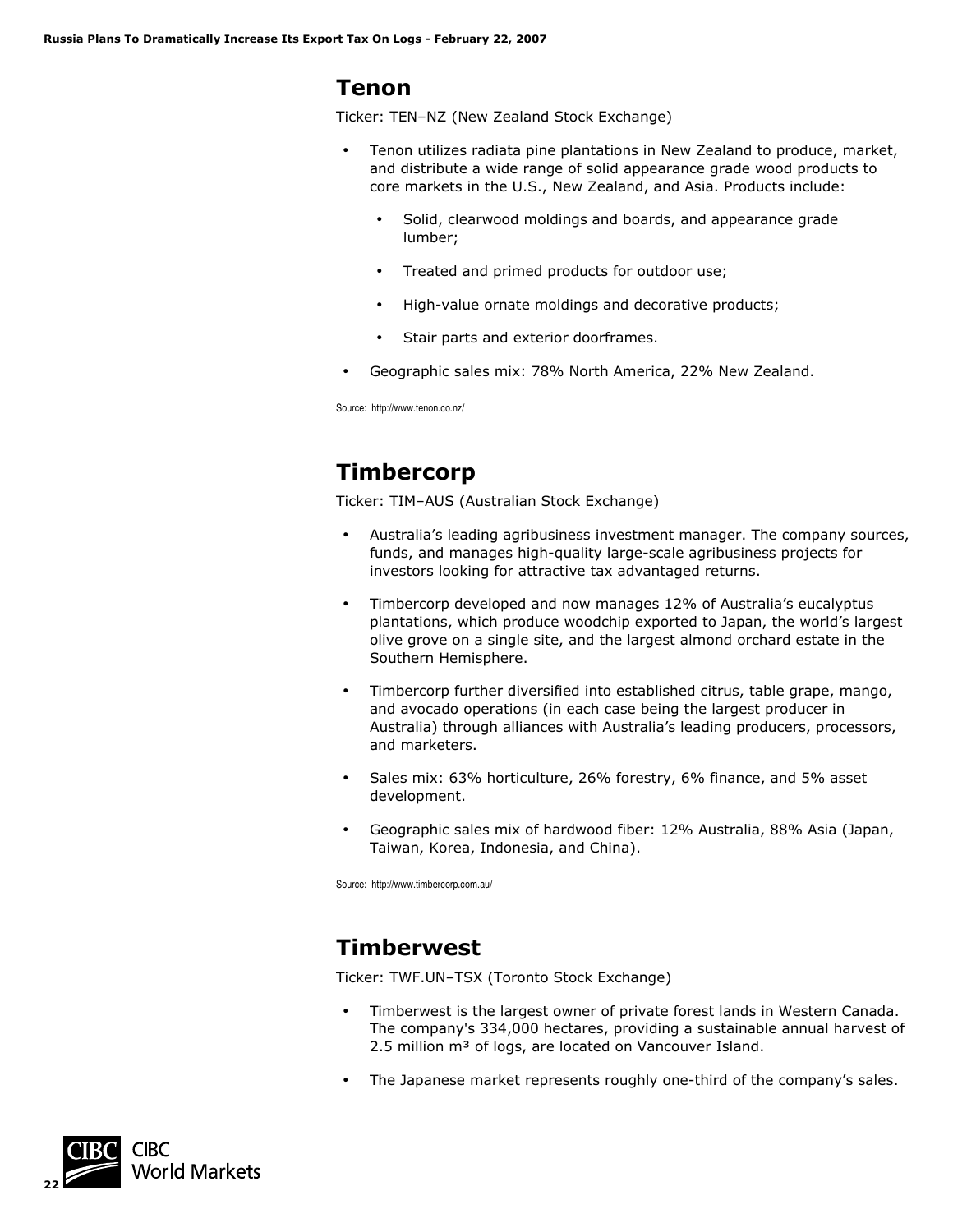- TimberWest also operates a sawmill at Elk Falls near Campbell River on Vancouver Island.
- We provide research coverage on the stock, and currently have a Sector Performer rating on the units.

Source: http://www.timberwest.com/

#### **Western Forest Products**

Ticker: WEF–TSX (Toronto Stock Exchange)

- Western is the largest coastal British Columbia woodland operator and lumber producer with an Annual Allowable Cut of approximately 7.7 million  $m<sup>3</sup>$  of timber.
- The company has the capacity to produce in excess of 1.5 billion board feet of lumber from nine sawmills and five remanufacturing plants.
- All of Western's operations are located in the coastal region of British Columbia while its products are sold worldwide.
- Roughly 30% of the company's sales are into the Asian lumber market.

Source: http://www.westernforest.com/

### **West Fraser**

Ticker: WFT–TSX (Toronto Stock Exchange)

- West Fraser is an integrated forest products company producing lumber, wood chips, fiberboard, plywood, pulp, linerboard, kraft paper, and newsprint.
- West Fraser manufactures a variety of forest products from Western Canada and the Southern U.S.
- Sales mix: 57% lumber, 14% panels, 29% pulp & paper.
- Geographic sales mix: 56% U.S., 23% Canada, 4% Europe, 12% Far East, 5% other.
- We have research coverage on the company, and currently have a Sector Performer rating on the stock.

Source: http://www.westfraser.com

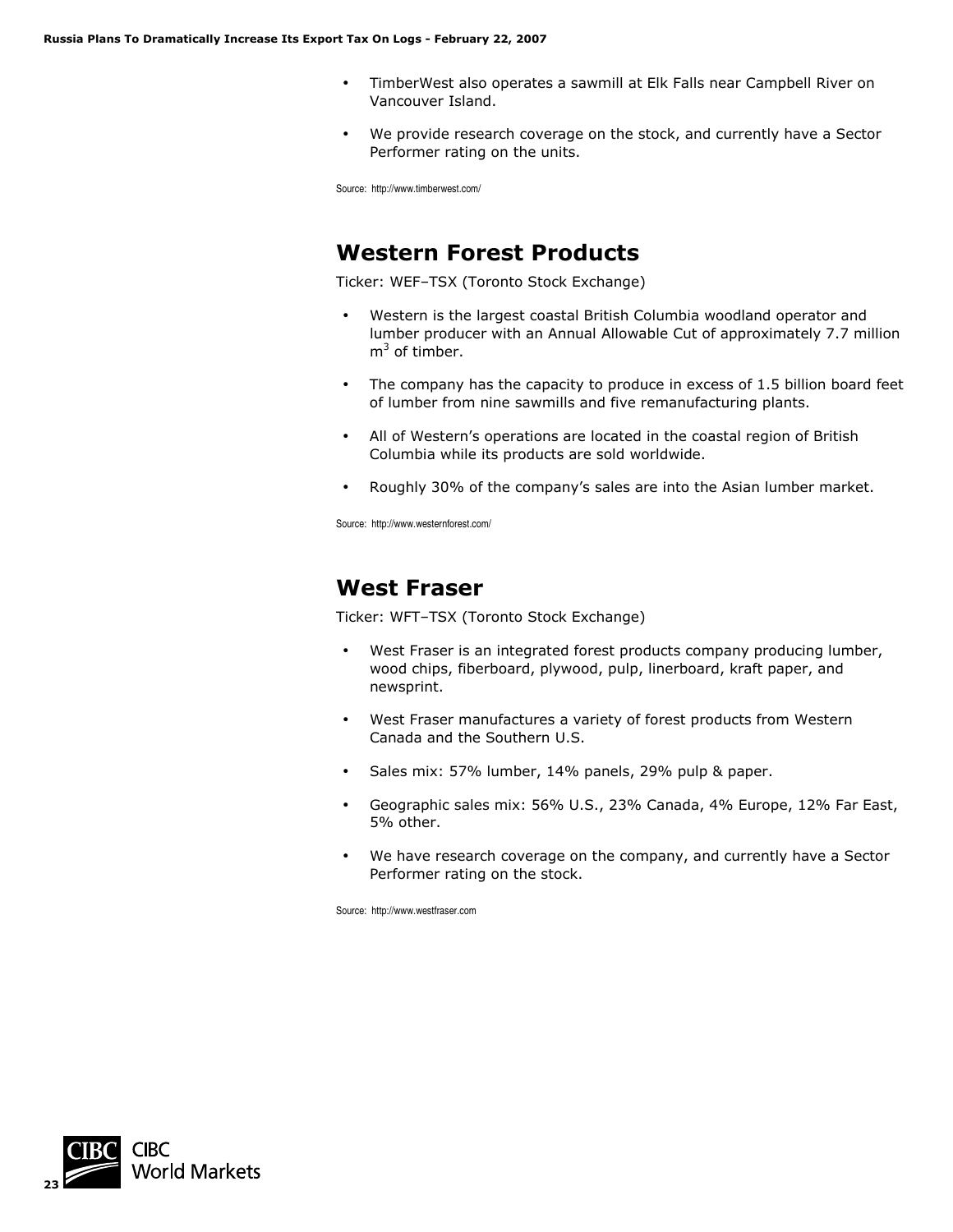#### **Weyerhaeuser**

Ticker: WY–NYSE (New York Stock Exchange)

- Weyerhaeuser is a diversified forest products producer involved in growing and harvesting trees, and the production of pulp, newsprint, packaging, building products and homes.
- Weyerhaeuser is one of the world's largest timberlands managers. Worldwide, this business and joint ventures own, license, or lease 34.4 million acres (more than 13.9 million hectares) of forests in North America, Australia, New Zealand, and Uruguay.
- In 2003, 67% of the logs harvested from company-owned lands were used for saw timber, which is manufactured into high-value appearance and structural products. Because Weyerhaeuser is an integrated company, half of Timberlands' raw materials sales (logs, chips, and timber) are used internally.
- Sales mix: 5% timberlands, 41% wood products, 19% cellulose fiber/white papers, 21% containerboard/packaging/recycling, 13% real estate, 3% other.
- Geographic sales mix: 84% U.S., 6% Canada, 3% Japan, 3% Europe, 4% other.
- We have research coverage on Weyerhaeuser, and currently have a Sector Performer rating on the stock.

Source: http://www.weyerhaeuser.com/

### **Willmott Forests**

Ticker: WFL–AUS (Australian Stock Exchange)

- Willmott Forests is a fully integrated forestry company that manages in excess of 30,000 hectares of softwood plantations, ranging from new plantings to mature trees. The company also produces a wide range of landscape and structural timber products from its softwood processing operations. Willmott Forests has been operating since 1980 and has total assets in excess of \$290 million.
- In recent years, Willmott Forests has been responsible for approximately 64% of all newly established softwood plantations in New South Wales and 26% Australia wide.

Source: http://www.willmottforests.com.au/

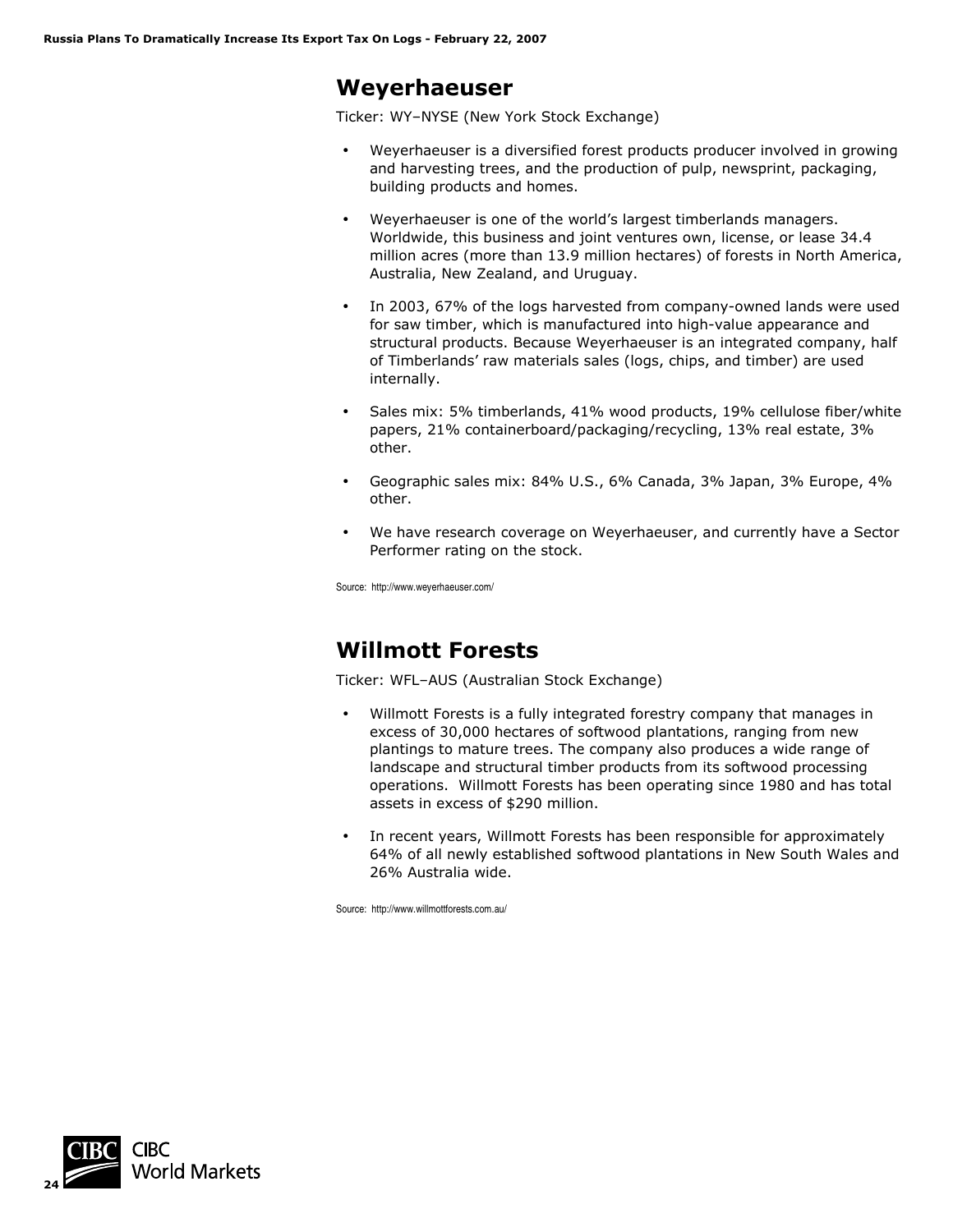# **Losers:**

#### **Mercer International**

Ticker: MERC-Q (Nasdaq Stock Exchange)

- Mercer International Inc. is a global pulp manufacturing company.
- The company operates three modern NBSK pulp mills in Germany and Canada with a consolidated annual production capacity of approximately 1.4 million tonnes.
- With 67% of its market pulp capacity in Germany, where fiber prices are expected to be under upward pressure, we think that Mercer is a net loser. However, its Canadian mill will benefit from the upward pressure on pulp prices.
- We provide research coverage on the company, and currently have a Sector Outperformer rating on the stock.

Source: http://www.mercerint.com/s/home.asp

# **M-Real**

Ticker: MRLAV–HE (Helsinki Stock Exchange)

- M-Real is one of the leading producers of fine paper and paperboard in Europe.
- The company focuses on four core businesses: Consumer Packaging, Publishing, Commercial Printing, and Office Papers.
- M-Real is one of the European forest companies most dependent on imported wood fiber from Russia. This is particularly true for the Finnish plants in Joutseno and Kaskinen, which rely on Russian aspen.

Source: http://www.m-real.com

#### **Stora Enso**

Ticker: SEO–NYSE (New York Stock Exchange)

- Stora Enso is an integrated paper, packaging, and forest products company, producing publication and fine paper, packaging board and wood products – all areas in which the company is a global market leader.
- Stora purchases a significant volume of imported logs for its Finnish operations, including large amounts of Russian birch for its pulp mills.
- Note that Stora has been one of the largest sellers of timberland in Europe, although it has maintained minority stakes in the corporate vehicles that were set up to acquire them.

Source: www.storaenso.com

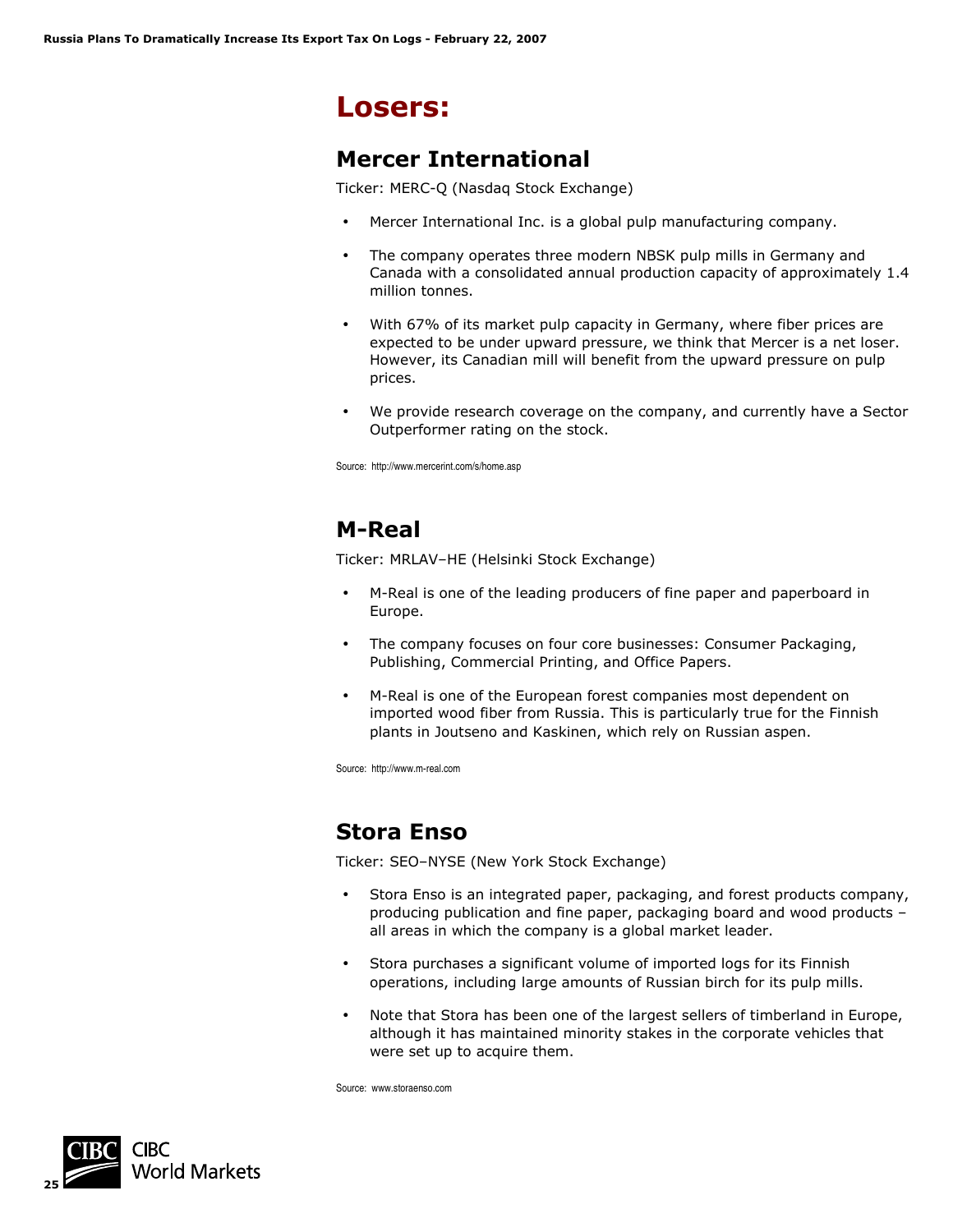## **Sumitomo Forestry**

Ticker: 1911–T (Tokyo Stock Exchange)

- Sumitomo Forestry is involved in various wood related businesses, with timberland operations serving as the foundation. The company's operations encompass: forest management as well as timber and building-materialsrelated operations, including the procurement, manufacture and sale of timber and building materials. Sumitomo is also involved with the construction, sale, after-sales maintenance and landscaping of custom-built and other homes, and sale and brokerage of real estate.
- Its forestry business manages company-owned forests of over 40,000 hectares.
- Sumitomo is one of the largest importers of logs in Japan. Of the 1.7 million  $m<sup>3</sup>$  it imported last year, roughly 35% was from Russia.

Source: http://sfc.jp/english/

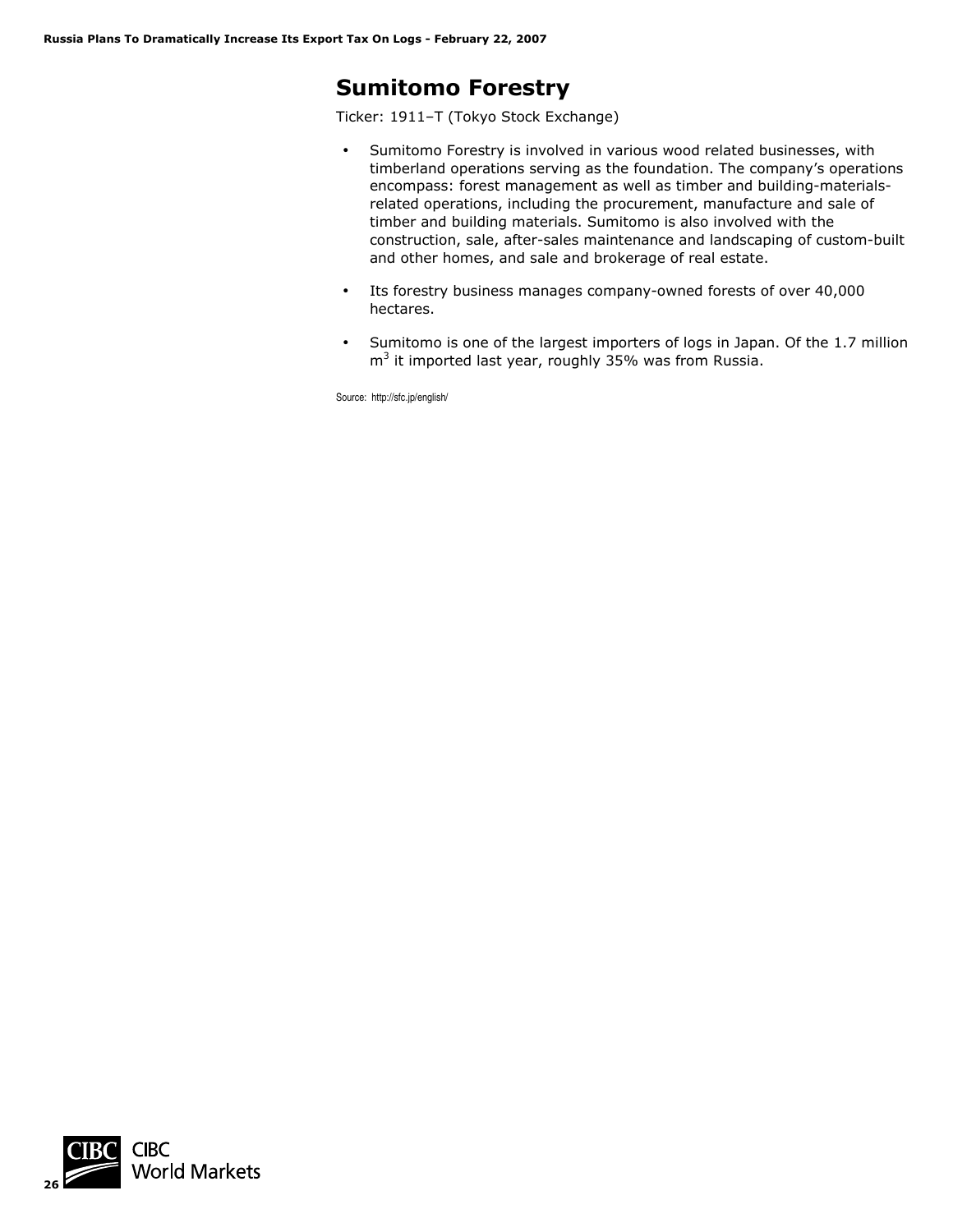# **Appendix A: Illegal Timber Harvesting In Russia**

Official government sources estimate that 19 million  $m<sup>3</sup>$  of wood were illegally harvested in Russia in 2005. This is in the range of 10%–15% of the official total actual harvest. However, as indicated in Exhibit A, some experts like Seneca Creek Associates estimate the number to be around 20%. The International Institute for Applied Systems Analysis, which has had an extensive research program on the Russian forest sector, estimates the volume of illegal felling to be even higher, in the range of 30%–50%.



**Exhibit A. Estimated Percent Of Log Production Illegally Harvested** 

Source: Seneca Creek Associated, Wood Resources International.

Note that illegal logging in Russia takes place in a number of forms:

- The logger is harvesting without a permit and without paying stumpage.
- The logger does not follow the proper forest practice code.
- The regional forest service is logging an area on the pretense that it is "bug-kill" logging to prevent expanding insect infestation.

Some observers indicate that the last case is very systematic, and an especially serious issue with respect to Russian red cedar and various hardwood species.

Since the high export taxes should depress the domestic price of logs (due to the expected decline in off-shore demand for Russian logs), there should be less incentive to illegally harvest logs for sale in the domestic market.

However, the high export taxes are expected to raise the global price of logs and, thus, increase the incentive to ship illegal logs onto the export market. On balance, since it is arguably easier to monitor export volumes at the border than harvests in the field, we think the new tax regime will likely result in a decrease in illegal harvesting in Russia.

On the other hand, due to the increase in the global price of logs, we expect an increase in the level of illegal harvesting elsewhere. We believe this is especially true in countries like China, Indonesia, Thailand, Myanmar, Laos, Cambodia, Papua New Guinea, and Vietnam, which have relatively weak governance and related institutions.

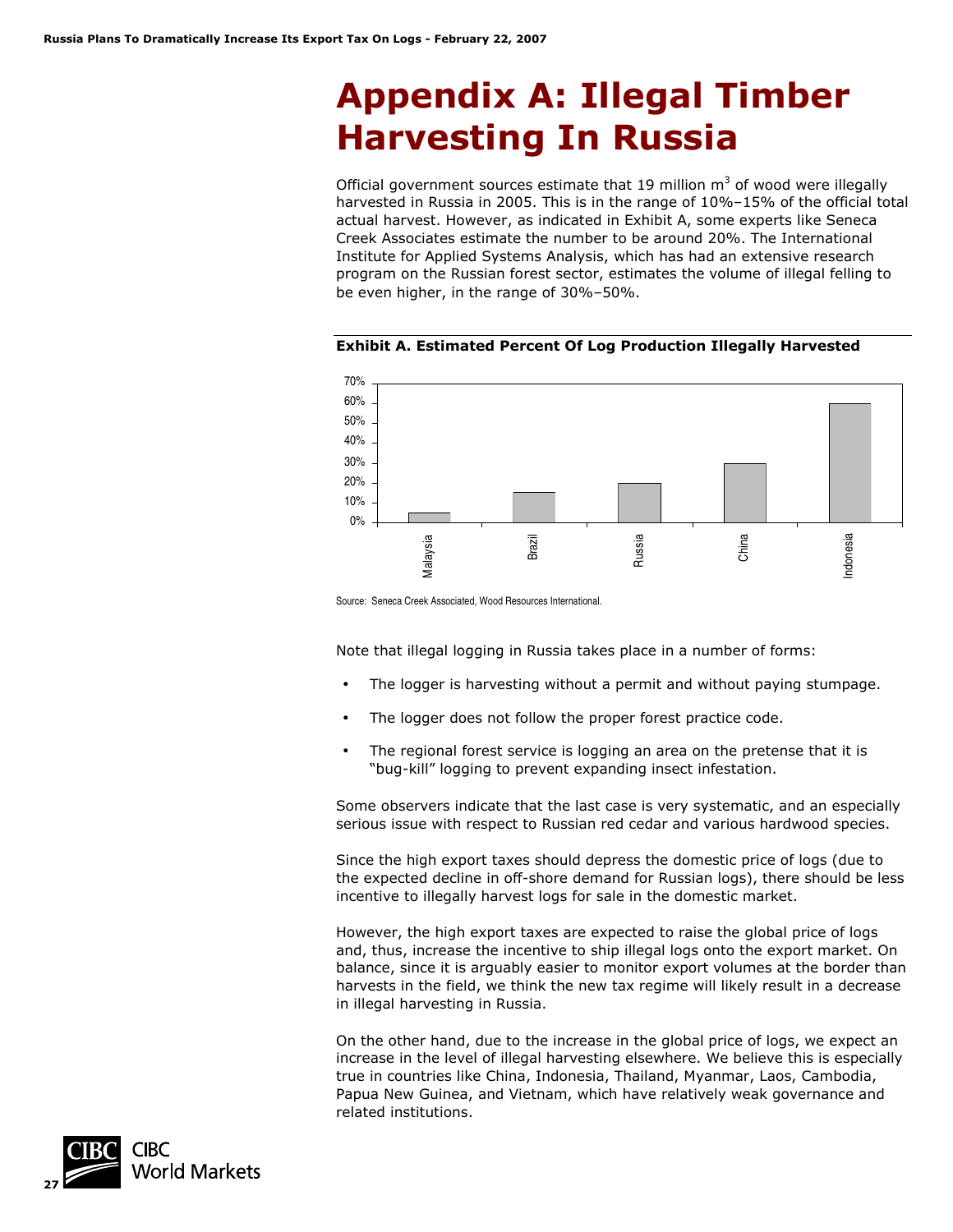# **IMPORTANT DISCLOSURES:**

**Analyst Certification:** Each CIBC World Markets research analyst named on the front page of this research report, or at the beginning of any subsection hereof, hereby certifies that (i) the recommendations and opinions expressed herein accurately reflect such research analyst's personal views about the company and securities that are the subject of this report and all other companies and securities mentioned in this report that are covered by such research analyst and (ii) no part of the research analyst's compensation was, is, or will be, directly or indirectly, related to the specific recommendations or views expressed by such research analyst in this report.

**Potential Conflicts of Interest:** Equity research analysts employed by CIBC World Markets are compensated from revenues generated by various CIBC World Markets businesses, including the CIBC World Markets Investment Banking Department within the Corporate and Leveraged Finance Division. Research analysts do not receive compensation based upon revenues from specific investment banking transactions. CIBC World Markets generally prohibits any research analyst and any member of his or her household from executing trades in the securities of a company that such research analyst covers. Additionally, CIBC World Markets generally prohibits any research analyst from serving as an officer, director or advisory board member of a company that such analyst covers.

In addition to 1% ownership positions in covered companies that are required to be specifically disclosed in this report, CIBC World Markets may have a long position of less than 1% or a short position or deal as principal in the securities discussed herein, related securities or in options, futures or other derivative instruments based thereon.

Recipients of this report are advised that any or all of the foregoing arrangements, as well as more specific disclosures set forth below, may at times give rise to potential conflicts of interest.

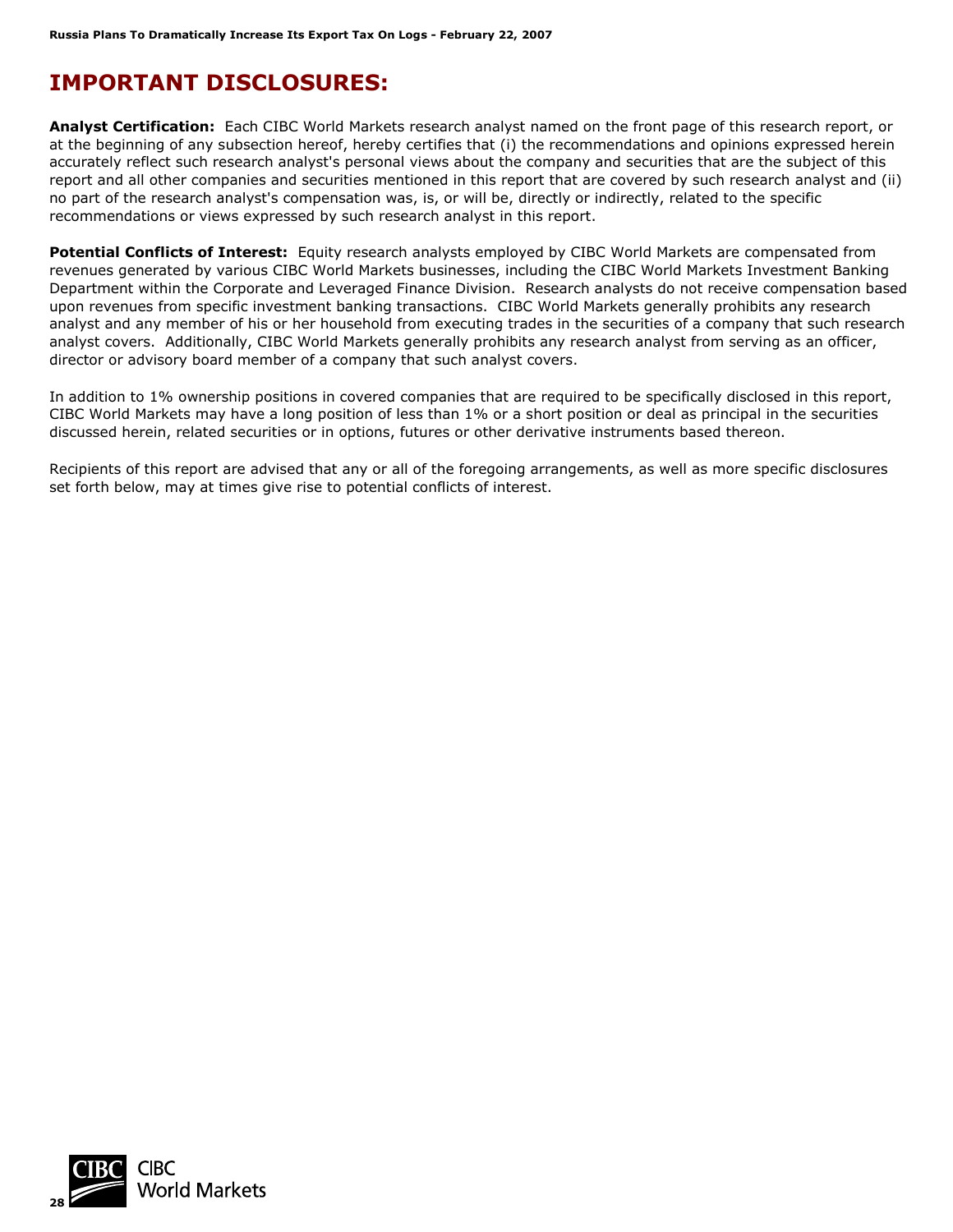#### **Important Disclosure Footnotes for Companies Mentioned in this Report that Are Covered by CIBC World Markets:**

#### **Stock Prices as of 02/22/2007:**

Canfor Corporation (CFP-TSX, C\$11.94, Sector Underperformer) Canfor Pulp Income Fund (2g) (CFX.UN-TSX, C\$15.10, Sector Outperformer) International Forest Products Limited (2g, 12) (IFP.A-TSX, C\$8.06, Sector Outperformer) Louisiana-Pacific Corp. (LPX-NYSE, US\$21.12, Sector Performer) Mercer International Inc. (1) (MERC-NASDAQ, US\$13.52, Sector Outperformer) Norbord Inc (2g) (NBD-TSX, C\$9.01, Sector Performer) SFK Pulp Fund (2a, 2c, 2g) (SFK.UN-TSX, C\$5.52, Sector Performer) TimberWest Forest Corp. (2g, 6a) (TWF.UN-TSX, C\$17.39, Sector Performer) West Fraser Timber Co. Ltd. (2g) (WFT-TSX, C\$44.19, Sector Performer) Weyerhaeuser Co. (2a, 2e, 2g, C45) (WY-NYSE, US\$83.07, Sector Performer)

#### **Companies Mentioned in this Report that Are Not Covered by CIBC World Markets:**

#### **Stock Prices as of 02/22/2007:**

Acadian Timber Income Fund (ADN.UN-TSX, C\$10.10, Not Rated) Auspine Ltd. (ANE-AUS, A\$4.00, Not Rated) Boral Ltd. (BLD-AUS, A\$8.90, Not Rated) Carter Holt Harvey (CAH.-NZ, [NZD]2.56, Not Rated) Cathay Forest Products Corp. (CFZ-V, C\$0.78, Not Rated) Great Southern Planations LTD. (GTP-AUS, A\$2.12, Not Rated) Gunns Ltd (GNS-AUS, A\$3.12, Not Rated) Holmen AB (HOLMBQ-L, p1869.00, Not Rated) Leweko Resources Berhad (8745-KL, [MYR]1.80, Not Rated) M-Real (MRLAV-HE, €5.50, Not Rated) Plum Creek Timber Co. Ltd. (PCL-NYSE, US\$41.00, Not Rated) Potlatch Corp. (PCH-NYSE, US\$46.67, Not Rated) Rayonier Inc. (RYN-NYSE, US\$45.94, Not Rated) Sino-ForestCorp (TRE-TSX, C\$10.03, Not Rated) Stora Enso Oyj (SEO-NYSE, US\$16.75, Not Rated) Sumitomo Forestry (1911-T, ¥1289.00, Not Rated) Svenska Cellulosa AB (SCABQ-L, p2067.00, Not Rated) Temple Inland Inc. (TIN-NYSE, US\$54.98, Not Rated) Tenon (TEN-NZ, [NZD]1.33, Not Rated) Timbercorp (TIM-AUS, A\$2.21, Not Rated) Western Forest Products Inc. (WEF-TSX, C\$2.32, Not Rated) Willmott Forests Ltd. (WFL-AUS, A\$1.51, Not Rated)

**Important disclosure footnotes that correspond to the footnotes in this table may be found in the "Key to Important Disclosure Footnotes" section of this report.** 

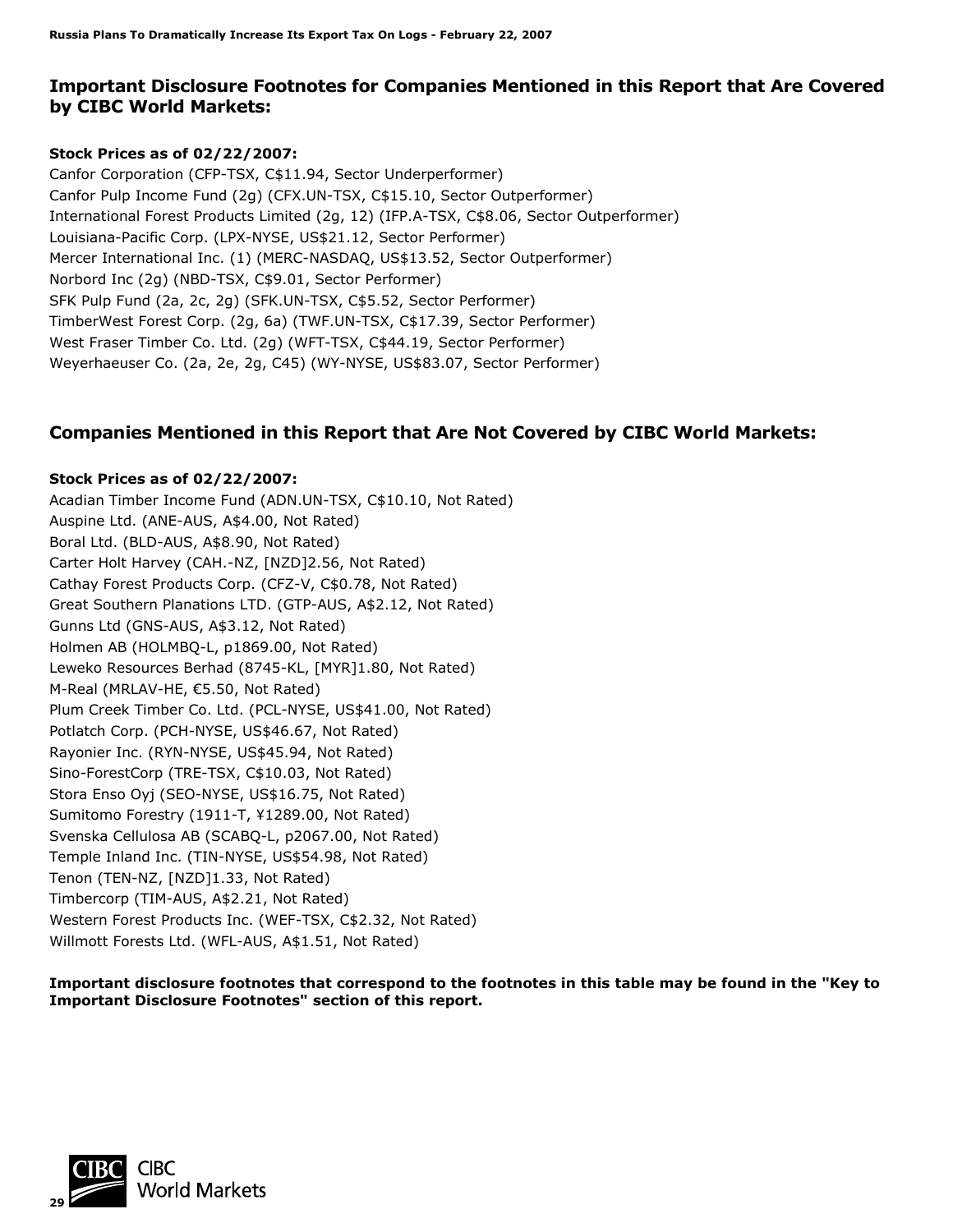#### **Key to Important Disclosure Footnotes:**

- 1 CIBC World Markets Corp. makes a market in the securities of this company.
- 2a This company is a client for which a CIBC World Markets company has performed investment banking services in the past 12 months.
- 2b CIBC World Markets Corp. has managed or co-managed a public offering of securities for this company in the past 12 months.
- 2c CIBC World Markets Inc. has managed or co-managed a public offering of securities for this company in the past 12 months.
- 2d CIBC World Markets Corp. has received compensation for investment banking services from this company in the past 12 months.
- 2e CIBC World Markets Inc. has received compensation for investment banking services from this company in the past 12 months.
- 2f CIBC World Markets Corp. expects to receive or intends to seek compensation for investment banking services from this company in the next 3 months.
- 2g CIBC World Markets Inc. expects to receive or intends to seek compensation for investment banking services from this company in the next 3 months.
- 3a This company is a client for which a CIBC World Markets company has performed non-investment banking, securities-related services in the past 12 months.
- 3b CIBC World Markets Corp. has received compensation for non-investment banking, securities-related services from this company in the past 12 months.
- 3c CIBC World Markets Inc. has received compensation for non-investment banking, securities-related services from this company in the past 12 months.
- 4a This company is a client for which a CIBC World Markets company has performed non-investment banking, non-securities-related services in the past 12 months.
- 4b CIBC World Markets Corp. has received compensation for non-investment banking, non-securities-related services from this company in the past 12 months.
- 4c CIBC World Markets Inc. has received compensation for non-investment banking, non-securities-related services from this company in the past 12 months.
- 5a The CIBC World Markets Corp. analyst(s) who covers this company also has a long position in its common equity securities.
- 5b A member of the household of a CIBC World Markets Corp. research analyst who covers this company has a long position in the common equity securities of this company.
- 6a The CIBC World Markets Inc. fundamental analyst(s) who covers this company also has a long position in its common equity securities.
- 6b A member of the household of a CIBC World Markets Inc. fundamental research analyst who covers this company has a long position in the common equity securities of this company.
- 7 CIBC World Markets Corp., CIBC World Markets Inc., and their affiliates, in the aggregate, beneficially own 1% or more of a class of equity securities issued by this company.
- 8 A partner, director or officer of CIBC World Markets Inc. or any analyst involved in the preparation of this research report has provided services to this company for remuneration in the past 12 months.
- 9 A senior executive member or director of Canadian Imperial Bank of Commerce ("CIBC"), the parent company to CIBC World Markets Inc. and CIBC World Markets Corp., or a member of his/her household is an officer, director or advisory board member of this company or one of its subsidiaries.
- 10 Canadian Imperial Bank of Commerce ("CIBC"), the parent company to CIBC World Markets Inc. and CIBC World Markets Corp., has a significant credit relationship with this company.
- 11 The equity securities of this company are restricted voting shares.
- 12 The equity securities of this company are subordinate voting shares.
- 13 The equity securities of this company are non-voting shares.
- 14 The equity securities of this company are limited voting shares.
- C45 CIBC World Markets Inc is acting as financial advisor to Weyerhaeuser with respect to the intended sale of Weyerhaeuser's Canadian building materials distribution centers.

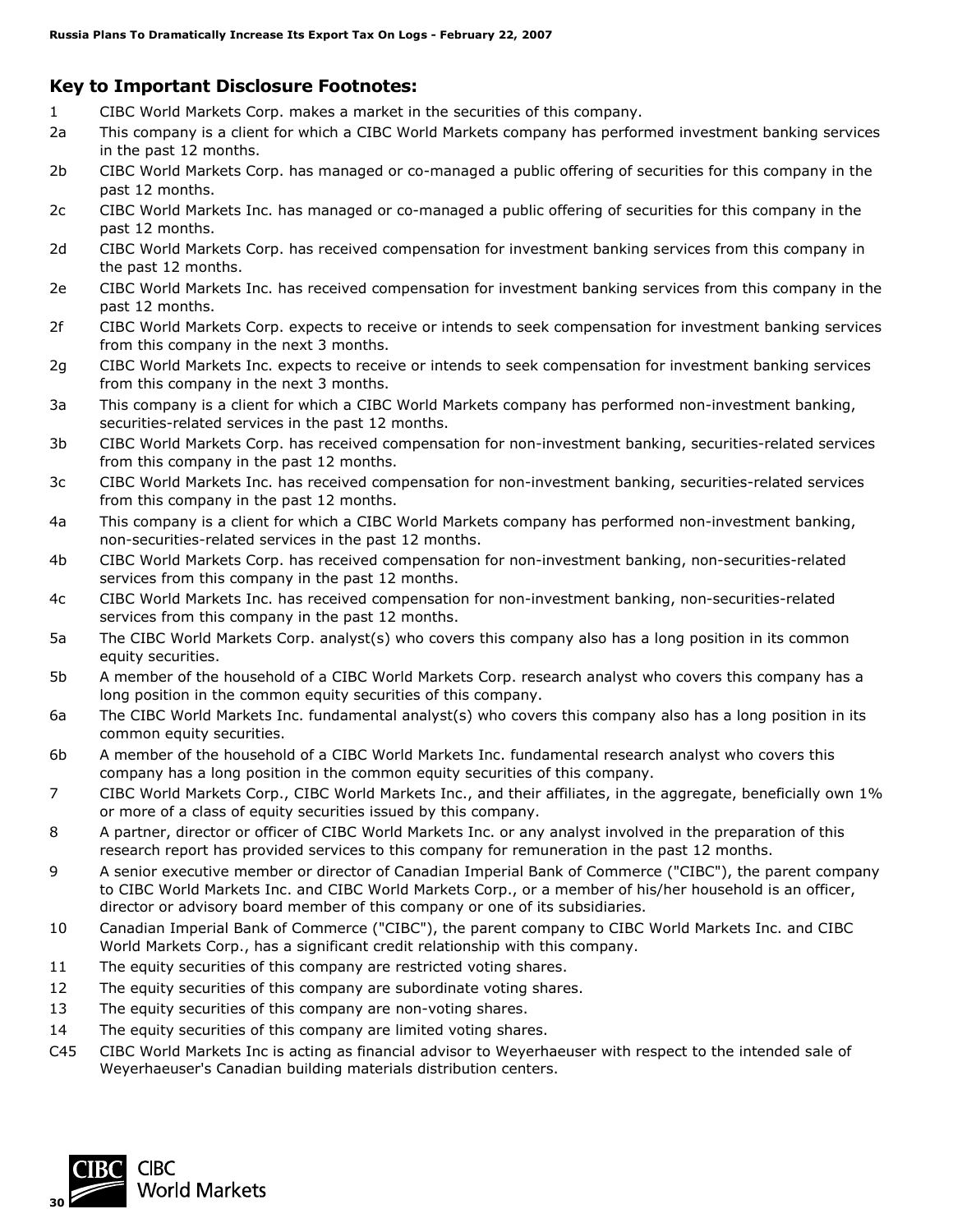# **CIBC World Markets Price Chart**

For price and performance information charts required under NYSE and NASD rules, please visit CIBC on the web at <http://www.cibcwm.com/research/sec2711> or write to CIBC World Markets Corp., 300 Madison Avenue, 7th Floor, New York, NY 10017-6204, Attn: Research Disclosure Chart Request.

### **CIBC World Markets' Stock Rating System**

| <b>Abbreviation</b>  | Rating                | <b>Description</b>                                                                 |
|----------------------|-----------------------|------------------------------------------------------------------------------------|
| <b>Stock Ratings</b> |                       |                                                                                    |
| S <sub>O</sub>       | Sector Outperformer   | Stock is expected to outperform the sector during the next 12-18 months.           |
| <b>SP</b>            | Sector Performer      | Stock is expected to perform in line with the sector during the next 12-18 months. |
| SU                   | Sector Underperformer | Stock is expected to underperform the sector during the next 12-18 months.         |
| NR.                  | Not Rated             | CIBC World Markets does not maintain an investment recommendation on the stock.    |
| R                    | Restricted            | CIBC World Markets is restricted*** from rating the stock.                         |
| Sector Weightings**  |                       |                                                                                    |
| $\circ$              | Overweight            | Sector is expected to outperform the broader market averages.                      |
| M                    | Market Weight         | Sector is expected to equal the performance of the broader market averages.        |
| U                    | Underweight           | Sector is expected to underperform the broader market averages.                    |
| <b>NA</b>            | None                  | Sector rating is not applicable.                                                   |

\*\*Broader market averages refer to the S&P 500 in the U.S. and the S&P/TSX Composite in Canada.

"Speculative" indicates that an investment in this security involves a high amount of risk due to volatility and/or liquidity issues. \*\*\*Restricted due to a potential conflict of interest.

#### **Ratings Distribution\*: CIBC World Markets' Coverage Universe**

| (as of 21 Feb 2007)             | Count | Percent | <b>Inv. Banking Relationships</b> | Count | Percent |
|---------------------------------|-------|---------|-----------------------------------|-------|---------|
| Sector Outperformer (Buy)       | 337   | 39.0%   | Sector Outperformer (Buy)         | 177   | 52.5%   |
| Sector Performer (Hold/Neutral) | 427   | 49.5%   | Sector Performer (Hold/Neutral)   | 212   | 49.6%   |
| Sector Underperformer (Sell)    | 70    | $8.1\%$ | Sector Underperformer (Sell)      | 31    | 44.3%   |
| Restricted                      | 17    | $2.0\%$ | Restricted                        | 16    | 94.1%   |

#### **Ratings Distribution: Paper & Forest Products Coverage Universe**

| (as of 21 Feb 2007)             | Count | Percent | <b>Inv. Banking Relationships</b> | Count | Percent |
|---------------------------------|-------|---------|-----------------------------------|-------|---------|
| Sector Outperformer (Buy)       |       | 25.0%   | Sector Outperformer (Buy)         |       | 75.0%   |
| Sector Performer (Hold/Neutral) |       | 43.8%   | Sector Performer (Hold/Neutral)   | 6     | 85.7%   |
| Sector Underperformer (Sell)    |       | 18.8%   | Sector Underperformer (Sell)      |       | 66.7%   |
| Restricted                      |       | 12.5%   | Restricted                        |       | 100.0%  |

Paper & Forest Products Sector includes the following tickers: A, BOW, CAS, CFP, CFX.UN, CTL, DTC, FPS, IFP.A, IP, LPX, MERC, NBD, TBC, WFT, WY.

\*Although the investment recommendations within the three-tiered, relative stock rating system utilized by CIBC World Markets do not correlate to buy, hold and sell recommendations, for the purposes of complying with NYSE and NASD rules, CIBC World Markets has assigned buy ratings to securities rated Sector Outperformer, hold ratings to securities rated Sector Performer, and sell ratings to securities rated Sector Underperformer without taking into consideration the analyst's sector weighting.

Important disclosures required by IDA Policy 11, including potential conflicts of interest information, our system for rating investment opportunities and our dissemination policy can be obtained by visiting CIBC World Markets on the web at<http://research.cibcwm.com/res/Policies/Policies.html> or by writing to CIBC World Markets Inc., BCE Place, 161 Bay Street, 4th Floor, Toronto, Ontario M5J 2S8, Attention: Research Disclosures Request.